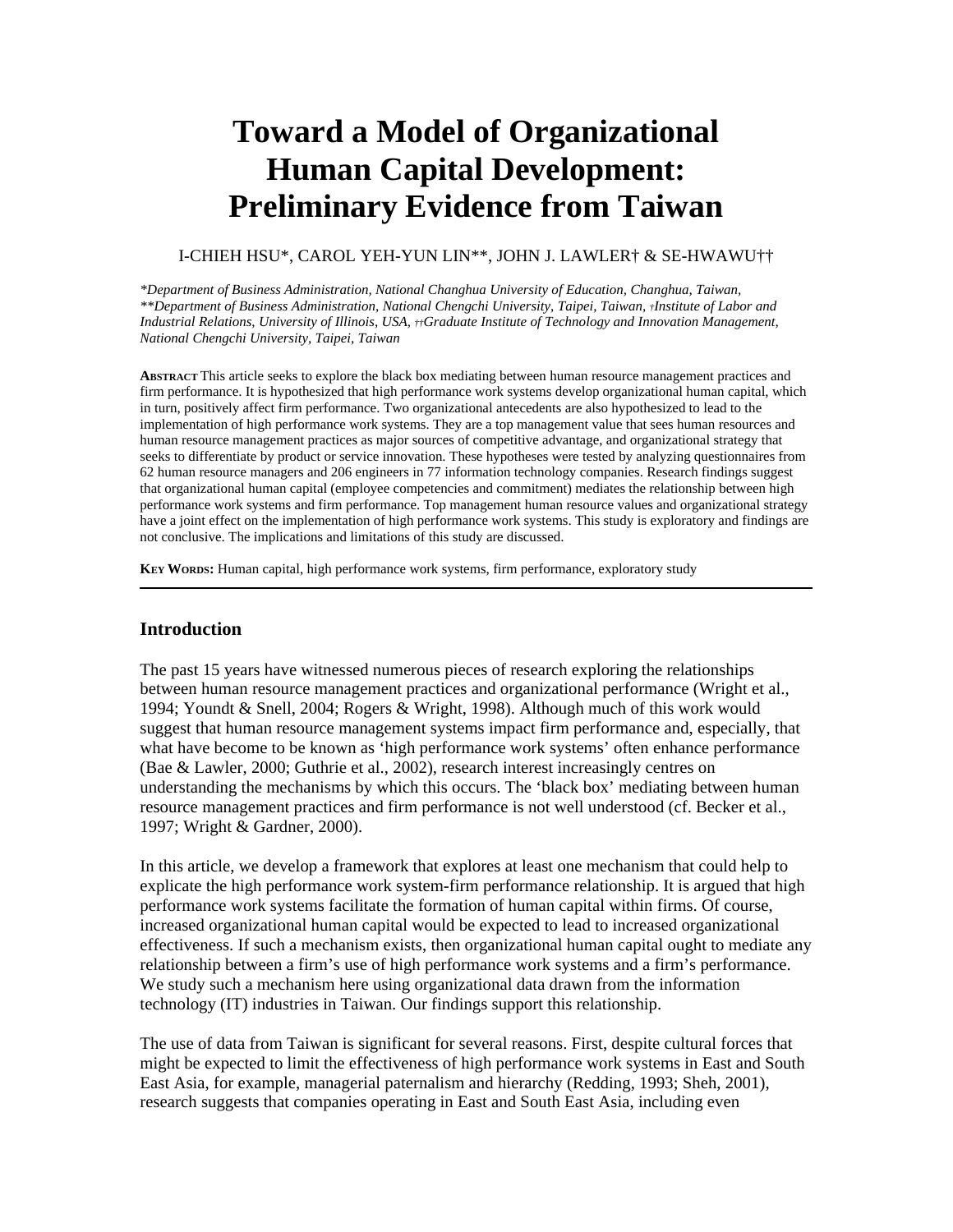indigenous companies, are relatively open to accepting and implementing high performance work systems (Chen et al., 2005) and that high performance work systems have been demonstrated to be effective in increasing a firm's performance in this region, again both in foreign-owned and indigenous companies (Bae et al., 2003). This is in contrast to what has been found in Europe and may be attributable to cultural change in the region brought about by rapid economic development. In particular, the high technology sector in Taiwan and many other East and South East Asian economies (for example, Korea, Singapore, Mainland China) is central to their growth and future competitiveness.

Finally, Chang & Chen (2002) have conducted a study in a renowned science-based industrial park in Taiwan investigating the effects of human resource management (HRM) practices on firms' performance. They also examined the moderating effects of organizational strategies (cost leadership and differentiation) on the HRM practice-performance relationships. Similar as their study may seem to the one reported here, the work we have done is to reveal the black box mediating between HRM practices and firms' performance. In this article, HRM practices, affected by innovation strategy and top management human resource values, can be conceptualized as those that develop organizational human capital which result in the good performance of firms. The causal chain examined in this essay signifies how organizational human capital should be developed and organizational antecedents to be in place for the development of organizational human capital to be effective. Thus, our article differs from the Chang and Chen study in fundamental ways. Our work is consistent with similar research undertaken in the United States by Youndt & Snell (2004), who demonstrate a similar mediating effect of organizational human capital.

## **Theoretical Background and Hypotheses**

## *Human Capital*

The prevailing definition of human capital adopts a competence perspective (Elias & Scarbrough, 2004). While Flamholtz & Lacey (1981) narrowly focused on employees' skills in their human capital theory, other researchers have defined human capital as employees' knowledge, skills and capabilities that are of economic value to organizations (Snell & Dean, 1992; Nahapiet & Ghoshal, 1998; Youndt et al., 2004). McKelvey (1983) proposed classifications of organizations based on their competencies, whereby organizational competencies were represented by the knowledge, skills and capabilities of organizational members. More precisely, 'human capital embraces the abilities and know-how of men and women that have been acquired at some cost and that can command a price in the labor market because they are useful in the productive process' (Parnes, 1984: 32). Thus, the central tenet of human capital inspected from a competence perspective is the purported contributions of human capital to positive outcomes of organizations. However, human resources (HR) with high levels of skills, capabilities and knowledge may not necessarily lead to good financial performance of firms. As argued by Roos et al. (1998: 37), 'Companies need employees who are capable and willing to use their skills and abilities to the advantage of the company and who can motivate the whole company to reach these goals'. Thus, it is equally important for organizations to have human capital with skills and capabilities as it is to have human capital that is willing to identify itself with company goals and commit itself to achieving them (Wright et al., 1994; Ulrich, 1998). For the purpose of this article, we define human capital as 'employees' competencies and commitment that help create a company's competitive advantage'.

Our definition of human capital is consistent with the resource-based view of the firm, which signifies a new way of inspecting human capital (Welch & Nayak, 1992). This view contends that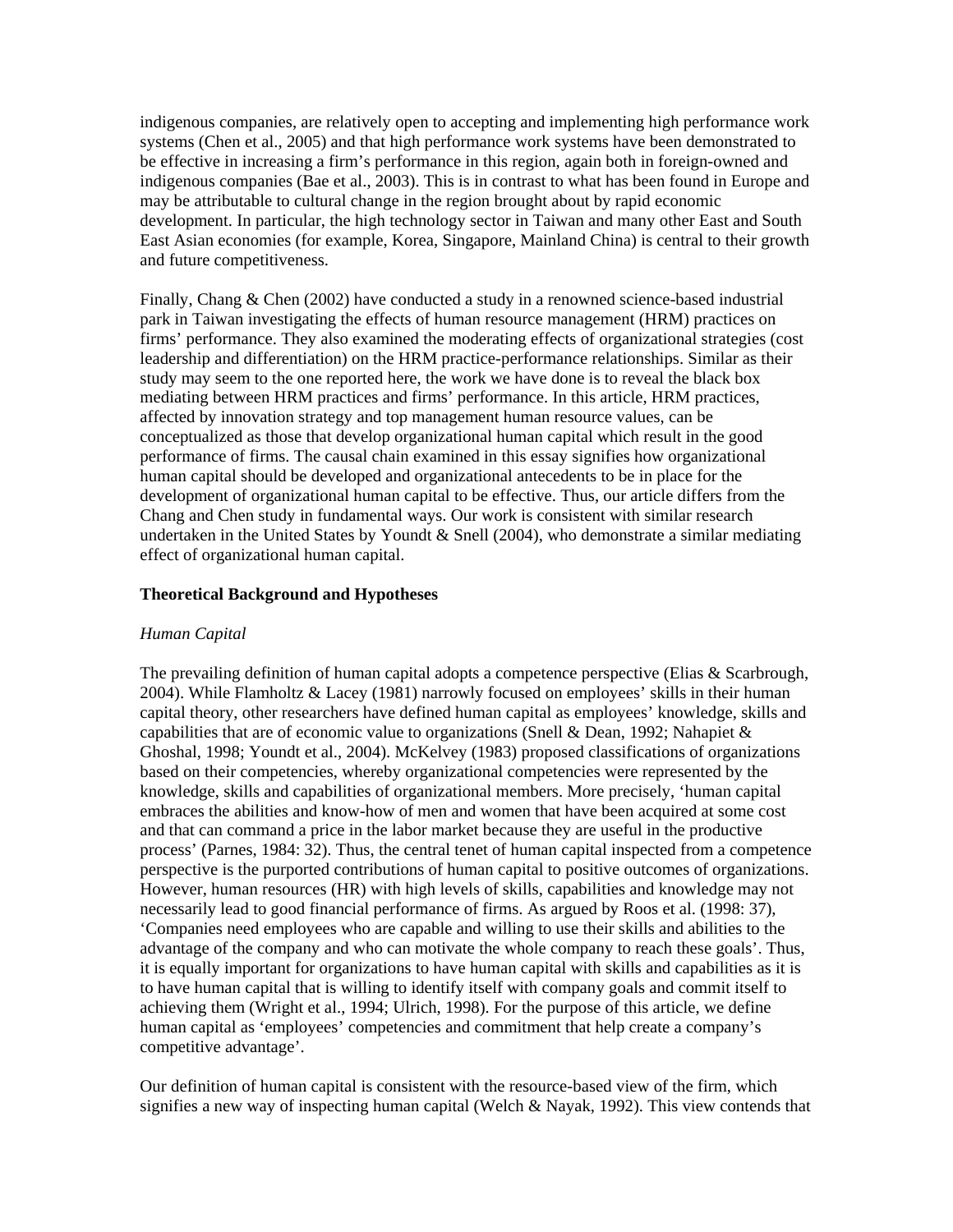organizations differ in their unique bundles of resources and capabilities. Thus, the most important task of a firm is to maximize performance outcomes through the optimal deployment of existing resources and capabilities, while at the same time, developing its resource base to remain competitive in the future (Grant, 1996; Teece et al., 1997). Among various types of resources, the view accredits human capital as the most important type of resources a firm has (Pfeffer, 1994; Wright et al., 1994). Human capital, in particular a high level of competency and commitment, is a unique resource that creates performance differentials (Bontis & Fitz-enz, 2002; Noe et al., 2003). The process by which human capital creates performance differentials is subject to a firm's specific historical contexts, characterized by human behaviours and interactions exhibited throughout the course of firm development, which are by nature complex and difficult to imitate. Thus, the unique historical context, causal ambiguity and social complexity make a firm's human capital inimitable and non-substitutable (Wright et al., 1994; Teece et al., 1997).

Moreover, our definition of organizational human capital serves to depart from extant literatures that define human capital from the perspective of formal education and job tenure (for example, Pennings et al., 1998; Hitt et al., 2001). As argued above, our definition originates from a broader set of literatures that stress the importance of competencies (Snell & Dean, 1992; Nahapiet & Ghoshal, 1998; Youndt et al., 2004). Such competencies should be geared toward achieving goals and objectives of organizations (Wright et al., 1994; Ulrich, 1998). Thus, employee commitment should also be developed and demonstrated. It is only with a combination of competencies and commitment that organizational human resources can become a major source of firm competitive advantage (Davenport, 1999; Bontis & Fitz-enz, 2002; Noe et al., 2003). Defining organizational human capital from the perspective of formal education and job tenure may be insufficient as both may not be directly related to competencies and the commitment required to accomplish organizational goals and objectives.

Given the importance of organizational human capital, academics and practitioners alike have agreed that investment in human capital development is often a prerequisite to good financial performance and competitive advantage (Delaney & Huselid, 1996). However, the links between human capital and a firm's financial performance has not yet been fully explored (Reed  $\&$ DeFillippi, 1990). Thus, an important objective of this article is to address this link so that our understanding of human capital development can be advanced.

#### *High Performance Work System*

The high performance work system, according to Neal & Tromley (1995), is a derivate of and an improvement on Total Quality Management. This system also has various names, for example, 'high involvement' (Lawler, 1992), 'high commitment' (Arthur, 1992), 'high performance' (Huselid, 1995) or 'sophisticated' (Koch & McGrath, 1996) work practices (Guthrie et al., 2002: 185). This system aims to provide employees with 'the skills, information, motivation and latitude resulting in a work force which is a source of competitive advantage' (Guthrie et al., 2002: 185). The range of managerial practices comprised in this system includes compensation, staffing, training and development, performance management, and other HRM practices (Noe et al., 2004). Employees become the source of competitive advantage because their commitment and ability are enhanced and they are able to provide products and services that are valued by customers.

Previously, aspects of high performance work systems have been examined in the Far Eastern context and were found to be positively associated with firm performance (Bae & Lawler, 2000; Bae et al., 2003). These aspects include selective recruitment, training and development, employee empowerment and pay for performance. In this article, in addition to these four aspects, competitive pay schemes and job rotation are included in the high performance work system.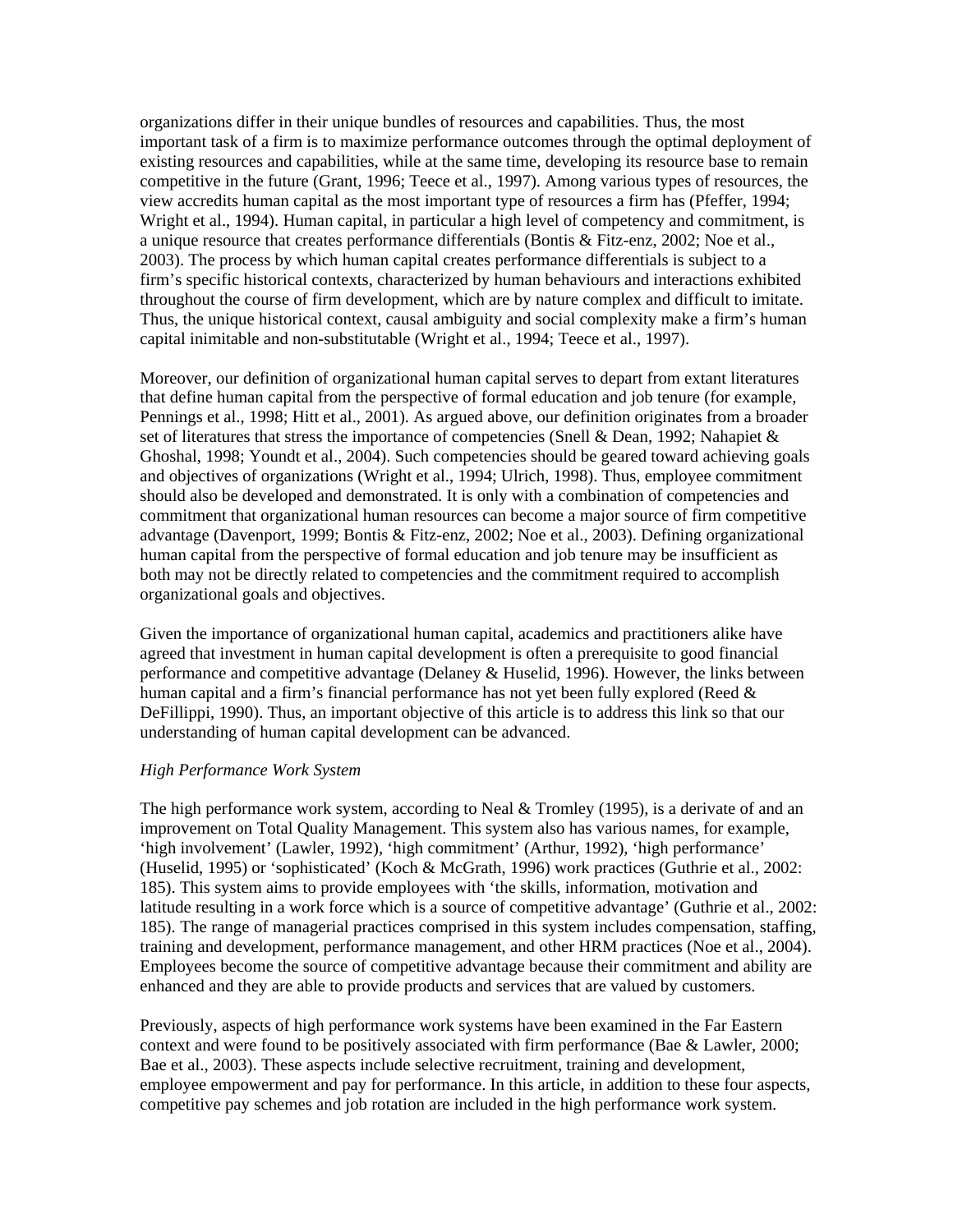Competitive pay schemes refer to pay levels of company which attract high quality people to join the company and motivate company personnel to contribute to it (Snell & Dean, 1992). Thus, they are associated with developing a firm's human capital. Job rotation has long been recognized as a progressive human resource development practice (Hall, 1976; Foulkes, 1980), which enhances learning and work experiences for career development (Campion et al., 1994). Thus, we cannot defy the potential contribution it can deliver to human capital development.

The transferability of high performance work systems to industries in Taiwan has been discussed and empirically studied in the literature in recent years (for example, Uen, 1997; Huang, 2001; Bae et al., 2003). The research shows that industries in this economy are becoming increasingly receptive to, and starting to implement, high performance work systems, especially in technology-based companies. As the winds of globalization sweep across the economy, it is undergoing notable changes, changes of cultural traits characterized as having been hierarchical and collectivist (Hofestede, 1997) and becoming more individualistic and egalitarian (Huang, 2001; Bae et al., 2003). These new cultural traits are more often observed among those of the younger generation who may be educated in the USA and who become the major entrepreneurial and professional elites of technology-based companies (for example, information technology (IT) companies) in Taiwan. Although the traditional cultural traits exhibited in Taiwan may inhibit the transplantation of US-style human resource management such as empowerment and extensive training and development (Bae et al., 2003), the cultural transitions witnessed in recent years have given rise to a growing popularity of aspects of high performance work systems among industries in Taiwan (Chen et al., 2005; see also Cin et al., 2003 for competitive pay). Finally, as argued above, job rotation is one important HR practice that helps develop human capital. This is highly compatible with a high performance work system. Thus, it is also included as one element of the system, and its role in human capital development in industries in Taiwan is examined.

Another important driver also creates the receptivity of high performance work systems in Taiwan, which is the intensifying competitive pressure experienced by industries in Taiwan. With its relatively small territory and population of no more than 23 million, Taiwan has proved to be an insufficient size of internal market for its industries. Many companies turn to foreign markets as their major sources of income. Following a period of rapid economic growth accredited as an 'economic miracle', in recent years Taiwan has suffered economic recession. The economic competition between Taiwan and Chinese Mainland intensifies and Taiwan's competitive edge in manufacturing has weakened. Companies in Taiwan have taken a long evolutionary process toward an emphasis on research and development  $(R & D)$  and knowledge innovation in order to maintain their global competitiveness (Mathews, 2001; Wu & Hsu, 2001; Ministry of Economic Affairs, Taiwan, 2002, 2003). The changes of competitive strategies in Taiwan have strengthened the need for companies to develop their human capital for activities in R  $\&$  D and knowledge innovation. The importance of high performance work systems have thus, started to be recognized, and their implementation has begun.

This study examines the effectiveness of high performance work systems, measured by organizational human capital, in the IT sector in Taiwan. This sector is particularly vulnerable to the rise and fall of economic and political conditions worldwide because of its export-oriented nature. High performance work systems have been implemented in this sector in Taiwan (Uen, 1997; Huang, 2001). This offers a promising domain from which fruitful research results may emerge. This study also seeks to examine the relationship between organizational human capital and firm performance. Further, the two organizational antecedents, namely, human resource values and organizational strategy (termed 'innovation strategy' in this article), are measured to examine their relationships with high performance work systems. Figure 1 presents our research framework.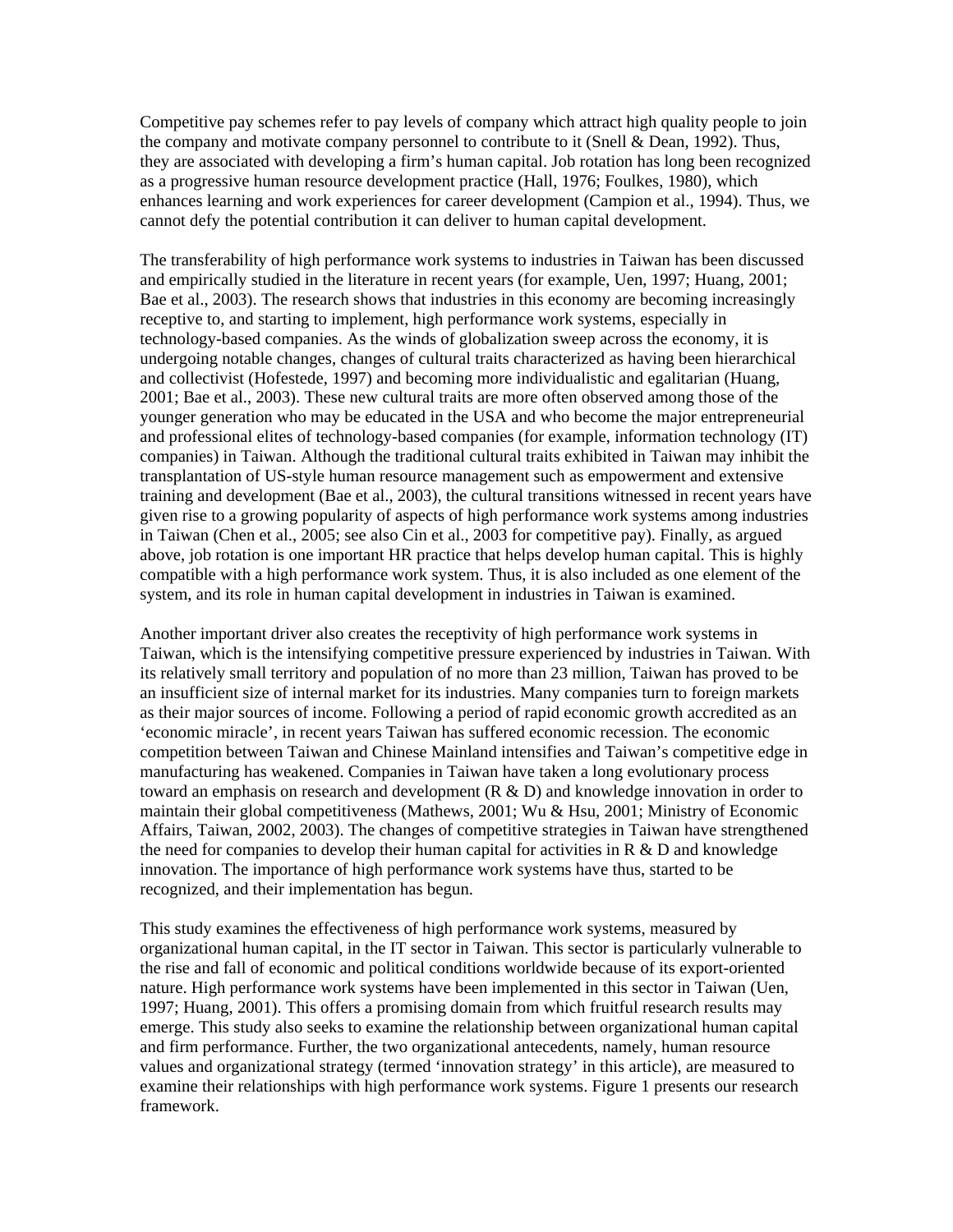

Figure 1. Research Framework

## *High Performance Work System and Organizational Human Capital*

The discussion above has established that aspects of high performance work systems contribute to the development of organizational human capital, for example, competencies and commitment of individual human resources. The improved human capital can be observed in many ways. For example, employees may become better able to innovate, reduce cost and respond to changes in customer demands. They may identify themselves with corporate philosophies and visions, and may be more committed to organizational goals and objectives. It is fairly reasonable to predict that high performance work systems contribute to the development of organizational human capital. Therefore,

**Hypothesis 1.** Implementation of a high performance work system in a firm will lead to a higher level of organizational human capital.

## *Human Resource Values and High Performance Work System*

Investment in human capital development starts from a human resource value that emphasizes human resources as the major source of competitive advantage. Past research suggests that when top management considers human capital a source of competitive advantage, it will seek to establish links to the human resource management function described as being integrative, fully-integrative, or reciprocal (Ulrich, 1997; Bae & Lawler, 2000; Noe et al., 2003). Welbourne and Andrews (1996) also discovered that when a firm values its employees in this way, it tends to have a comprehensive HRM strategy, and has better financial performance and long-term survival prospects than one which does not. Further, Bae & Lawler (2000) have demonstrated in Korean business contexts that the adoption of a new mode of HR practices starts from a change in the human resource philosophy in the upper echelon. Bartlett & Ghoshal (2002) claimed that human resource management function should be placed at the centre of strategy formulation and implementation so that human capital can be developed in order to meet the new challenges imposed by the modern business environments. Thus, we can predict that an organization whose top management values its human resources and their management will tend to commit itself in human capital development. Thus,

**Hypothesis 2.** A firm with a top management that values human resources and their management as sources of competitive advantage will tend to adopt a high performance work system.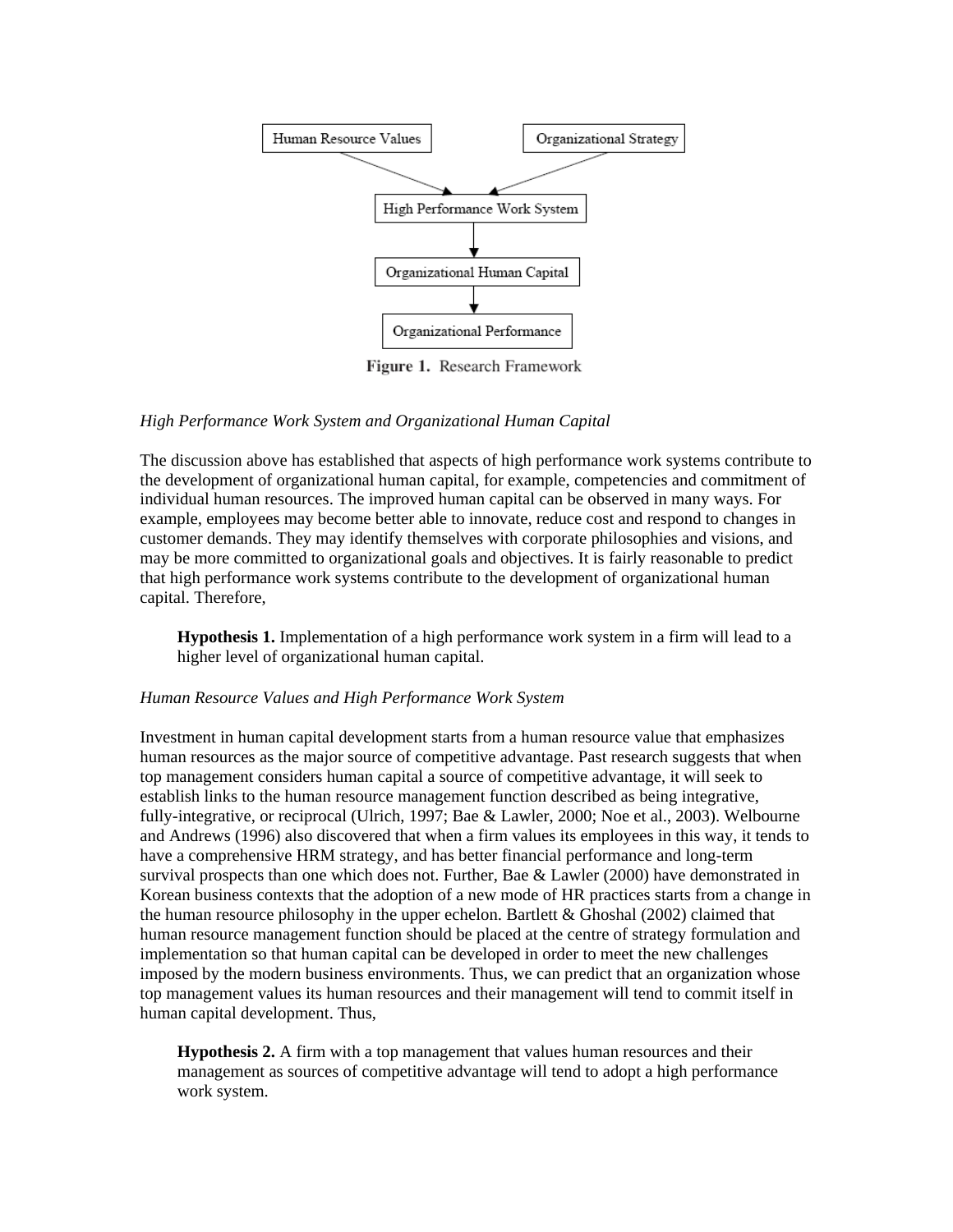#### *Innovation Strategy and High Performance Work System*

Another organizational antecedent of high performance work systems should be the strategy the firm pursues. Earlier on Sonnenfeld and Peiperl (1988) argued that an organization can be expected to exhibit one modal type of system which strongly connects with its strategy. This 'internal fit' stance, Bae & Lawler (2000) argued, is supported to some extent by studies in the field of strategic human resource management, for example Youndt et al. (1996). Although sometimes this connection was not supported (for example, Delery & Doty, 1996), extant literature tends to suggest that a differentiation strategy is more suitable for the implementation of high performance work systems than a strategy that primarily stresses cost efficiency. The purpose of high performance work systems is developing talented, multi-skilled employees to engage in innovation-based competitions in the market (Guthrie et al., 2002). Thus, high performance work systems are congruent with an organizational strategy that seeks to differentiate the company from its competitors through product or service innovation (termed 'innovation strategy' in this article). It is expected that a high quality workforce will be recruited and managed to promote the creativity, innovativeness and flexibility of the company (Edvinsson & Malone, 1997; Roos et al., 1998). Thus, the third hypothesis is,

**Hypothesis 3.** A firm pursuing a strategy characterized by product innovation will tend to adopt high performance work systems.

### *Mediating Effect of Organizational Human Capital on the Relationship between High Performance Work Systems and Firm Performance*

The literature on human capital argues that human capital, as a source of sustained competitive advantage, creates high financial performance for firms. This is right at the core of Wright et al. (1994). Wright et al. and others such as Quinn (1980) argued that high quality human capital is able to sense critical environmental changes, develop effective strategies to respond to them and implement these strategies in an effective way. The flexibility and responsiveness created by knowledgeable and competent human resources offer a higher probability of success in uncertain and rapidly-changing environments (Hsu, 2006).

In human resource research, human resource practices per se are often seen as sources of a firm's competitive advantage (for example, Schuler & MacMillan, 1984, Ulrich, 1991). However, the resource-based view of the firm dictates that a resource must be valuable, rare, inimitable and non-substitutable in order to be a source of competitive advantage (Barney, 1991). While human capital can be valuable, rare, inimitable and non-substitutable, HR practices are not. Thus, we argue that human capital, as a source of competitive advantage, creates high performance. HR practices, if properly administered, help develop the human capital. Our fourth hypothesis is:

**Hypothesis 4a.** A firm with a higher level of human capital will tend to have higher financial performance.

Hypothesis 4a is especially important in helping to understand the 'black box' processes through which use of high performance work systems can impact on a firm's performance. Extant research indicates that high performance work systems tend to have a positive impact on a firm's performance. We have also constructed the argument that organizational human capital formation is positively impacted by high performance work system implementation (Hypothesis 1). Therefore, if organizational human capital functions as a 'black box' mechanism through which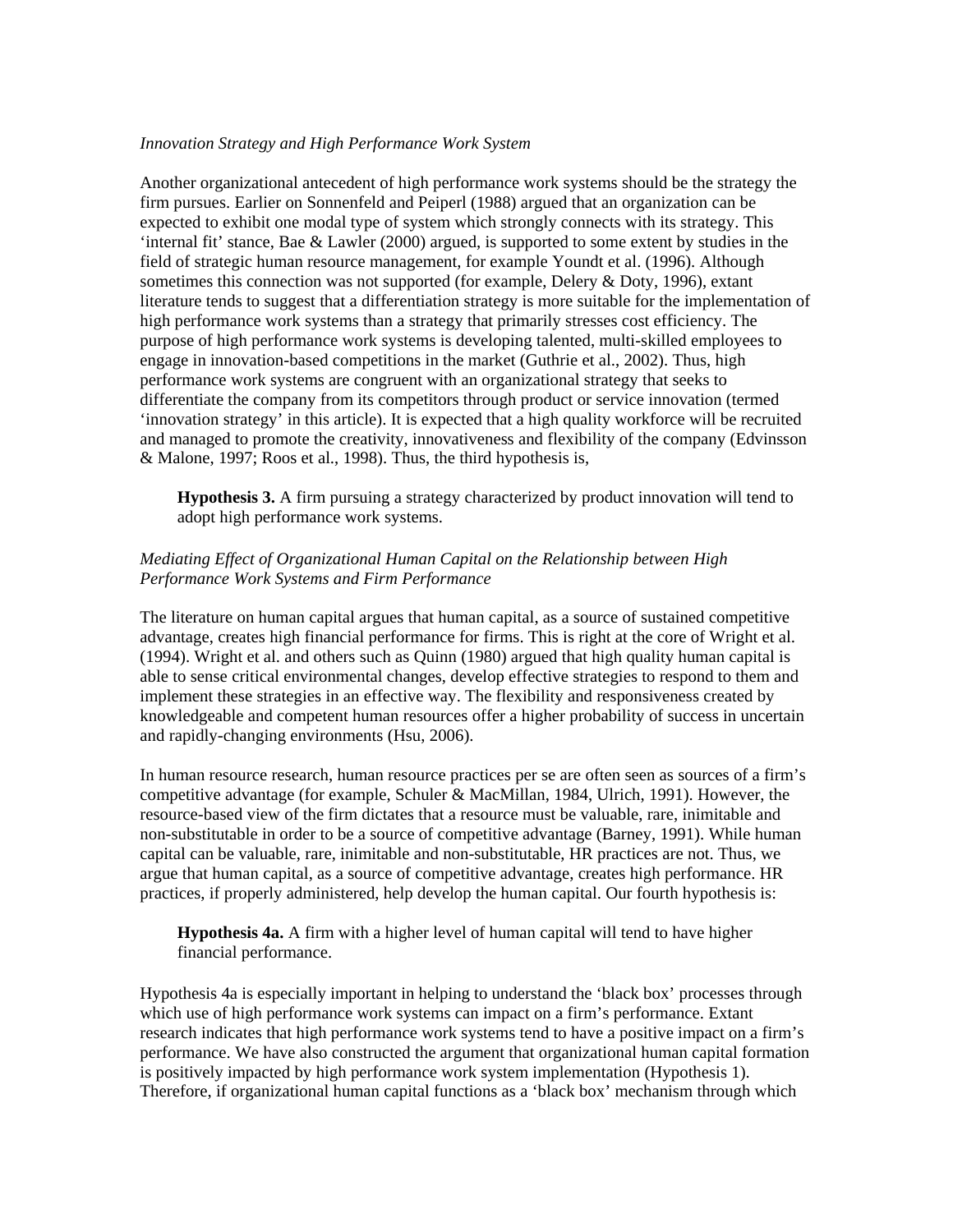high performance work systems have an impact on a firm's performance, then the inclusion of organizational human capital into the firm's performance equation will reduce or eliminate any impact of high performance work systems on firm performance. Of course, it would first be necessary to establish that high performance work systems, in this particular study, demonstrate an impact on a firm's performance without the inclusion of organizational human capital. Therefore,

**Hypothesis 4b.** Organizational human capital will mediate the relationship between firm use of high performance work systems and firm performance.

### **METHODS**

#### *Procedures and Sources of Data*

Questionnaires were developed and sent to the 537 largest companies in information industries in Taiwan in 2003, as ranked by the Commonwealth Survey Center in 2002, a leading research centre that conducts rankings of top companies in Taiwan each year. The size of these companies implies the existence of human resource management functions and the number of engineers adequate for our survey. The questionnaire package was addressed to the attention of human resource managers. An enclosed letter explained the purpose of the study and asked for the assistance of the manager in distributing five copies of the questionnaire to randomly selected engineers for response. A total of 62 questionnaires completed by HR managers were usable. A total of 206 engineer questionnaires from 64 companies were usable.1

The 62 HR managers averaged 38 years in age and had 14 years of work tenure, or 6.5 years of tenure within the company. The male-to-female ratio was approximately 1.26 to 1. The 206 engineers averaged 33 years in age and had 8.8 years of work tenure, or 5 years of tenure within the company. The male-to-female ratio was approximately 2.25 to 1. These engineer respondents contained 78 functional or basic-level managers.

The proportion of the companies that responded to the questionnaires was small. The profiles of the responding companies were compared against the non-responding companies with respect to annual sales, assets, capital, return on assets, profitability and number of employees. T-tests were conducted to compare these two groups (Table 1). This analysis suggested that the companies from which we obtained usable responses were significantly larger (in terms of employees, sales and capitalization) than non-respondent companies, though the two groups had similar levels of financial performance. For reasons discussed below, we believe that the results are meaningful despite the low response rate.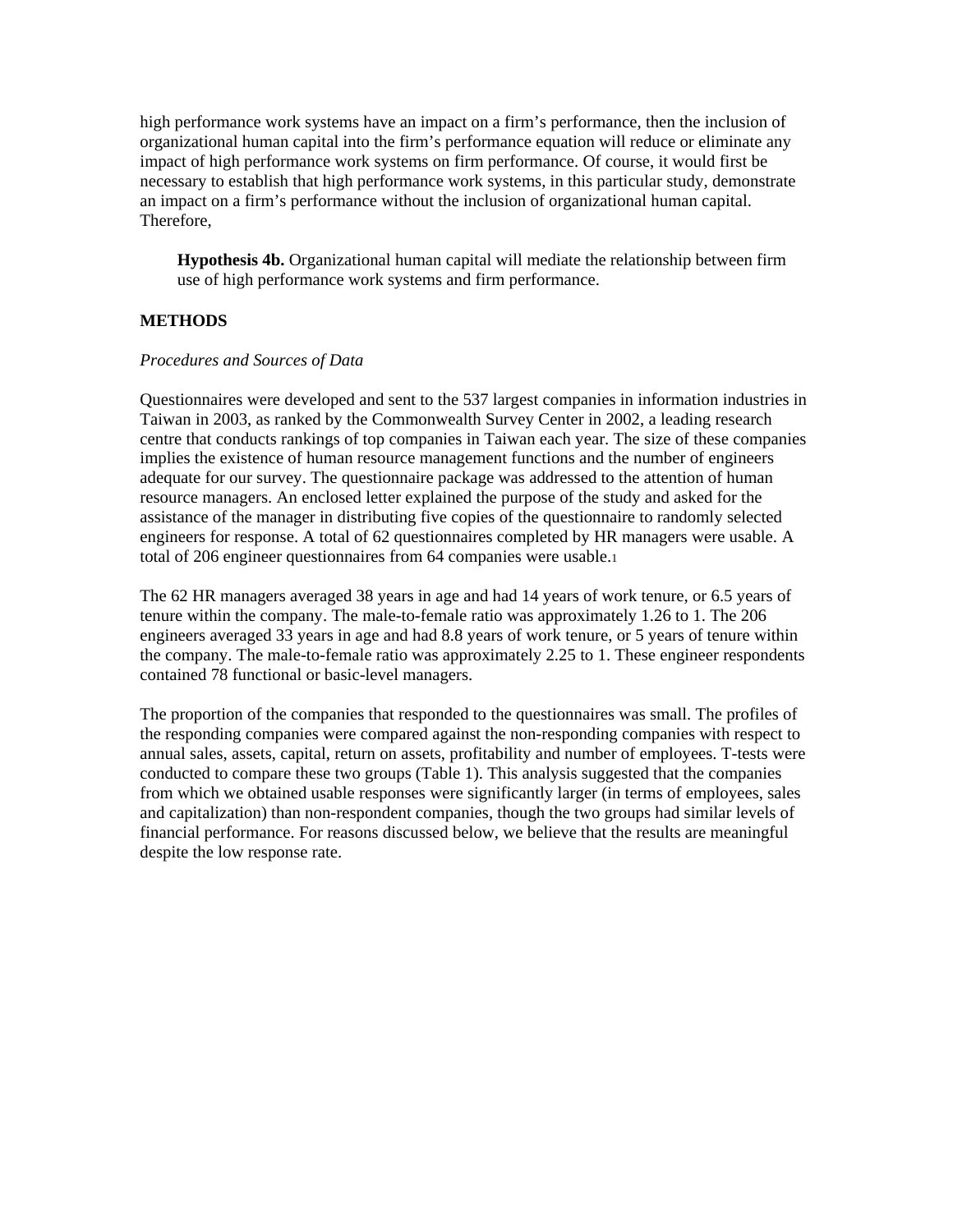| Profiles         | Mean Values <sup>a</sup>    | t-Values  |
|------------------|-----------------------------|-----------|
| Sales            | 9.1 $(N1^b = 62)$           | 1.5       |
|                  | 6.3 $(N2^b = 475)$          |           |
| Assets           | 14.6 ( $\mathrm{N1} = 58$ ) | .65       |
|                  | $10.3 (N2 = 455)$           |           |
| Capital employed | $11.8(N1 = 61)$             | $3.18***$ |
|                  | $30.0 \text{ (N2)} = 466$   |           |
| Profitability    | $-0.3\%$ (N1 = 56)          | $-.19$    |
|                  | $0.2\%$ (N2 = 441)          |           |
| Return on assets | 2.4\% (N1 = 56)             | - .44     |
|                  | $3\%$ (N2 = 440)            |           |
| No. of employees | $1165 (N1 = 61)$            | $2.67***$ |
|                  | $504 \text{ (N2)} = 431$    |           |
|                  |                             |           |

Table 1. A comparison of responding companies and non-responding companies. Companies that provided human resource manager data and those that did not

\*\*  $p < .01$ 

<sup>a</sup> Sales, assets and capital employed are in billions of New Taiwan Dollars(NTD), the exchange rate between US dollars and New Taiwan dollars is approximately 1: 33.<br><sup>b</sup> N1 represents companies that provided human resource manager data; others are represented by N2. Not every company's objective measures were available.

| Profiles         | Mean Values <sup>a</sup> | t-Values  |
|------------------|--------------------------|-----------|
| Sales            | $10.8(N1 = 64)$          | $2.6*$    |
|                  | $6.1(N2 = 473)$          |           |
| Assets           | $15.0(N1 = 59)$          | .70       |
|                  | $10.3(N2 = 454)$         |           |
| Capital employed | $12.6(N1 = 63)$          | $3.6***$  |
|                  | $2.8(N2 = 464)$          |           |
| Profitability    | $-2.2\%$ (N1 = 56)       | $-.89$    |
|                  | $0.4\%$ (N2 = 441)       |           |
| Return on assets | $1.2\%$ (N1 = 56)        | $-1.3$    |
|                  | $3.1\%$ (N2 = 440)       |           |
| No. of employees | $1287(N1 = 62)$          | $3.52***$ |
|                  | $685(N2 = 430)$          |           |
|                  |                          |           |

Companies that provided engineer data and those that did not

 $_{\rm p}^*$   $<$  .05, \*\*\*  $_{\rm p}$   $<$  .001

<sup>a</sup> Sales, assets and capital employed are in billions of New Taiwan Dollars(NTD), the exchange rate between US dollars and New Taiwan dollars is approximately 1: 33. <sup>b</sup> N1 represents companies that provided human resource manager data; others are represented by N2. Not every company's objective measures were available.

#### *Questionnaire Development*

Measures of the focal constructs in this article were developed from existing literature. Two rounds of questionnaire pretesting were conducted. In the first round, five high-ranking human resource managers with more than 20 years of work experience were provided with the survey. Ambiguities and sources of confusion in the questionnaire were removed in the light of their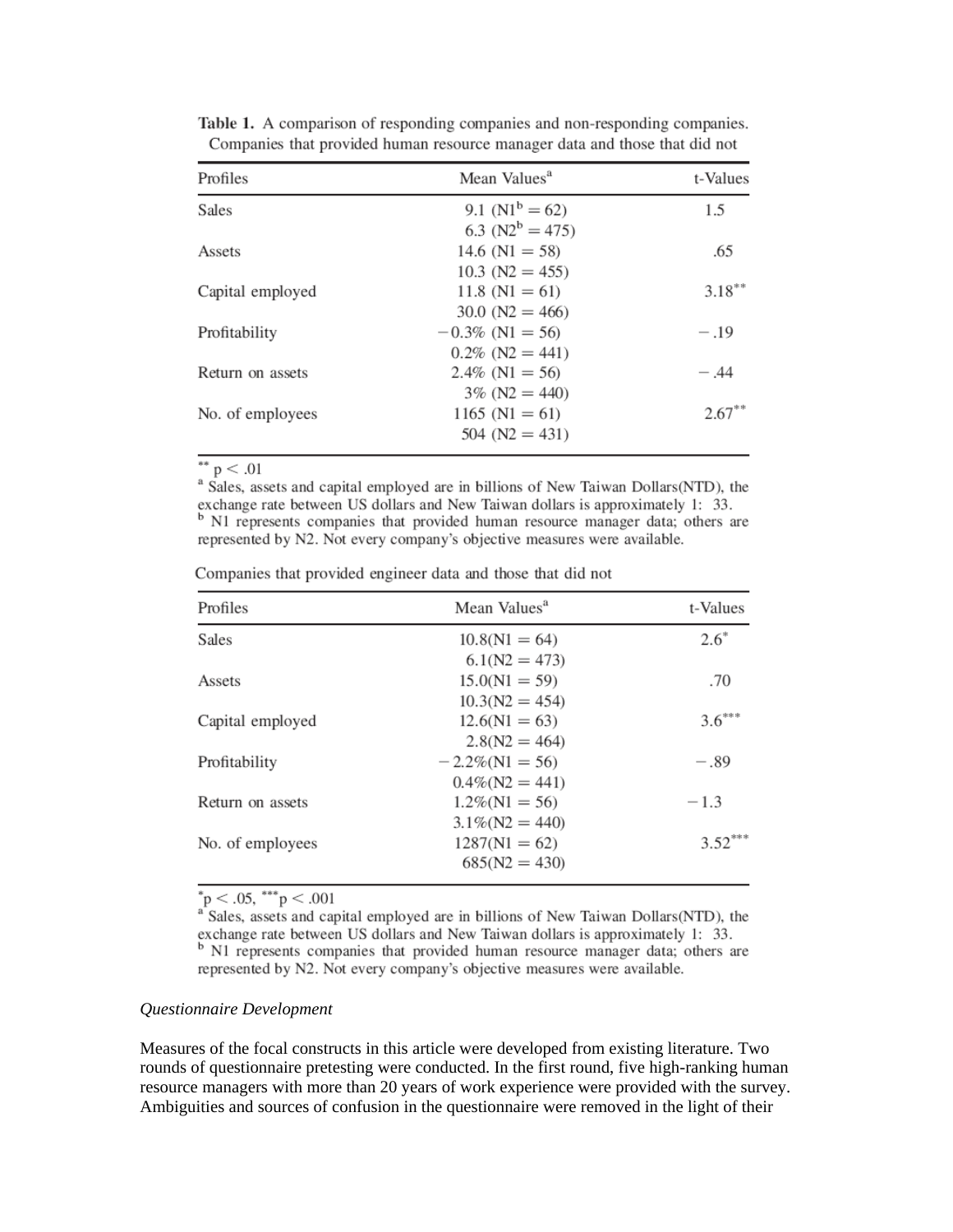comments and suggestions. The second round of pretesting involved providing the revised questionnaires to a different group of 85 managers in two Executive MBA programmes in Taiwan. Seven-point Likert-type scales ranging from '1' (totally disagree) to '6' (totally agree) were used throughout the questionnaire. To avoid response bias, there was also a 'cannot answer' choice, coded as '0'. Subjective scales were used to measure four of the major constructs. Performance the firms' were assessed by objective financial measures. Appendix 1 lists our questionnaire items.

*Human resource values.* Human resource values refer to the degree to which top management sees human resources and human resource management as a source of competitive advantage (Butler et al., 1991). A five-item scale for this construct was adopted from Lewin & Yang (1992) by Bae & Lawler (2000), and was applied to HR managers. This scale has been shown to have a good psychometric property in Bae & Lawler (2000). For the survey of engineers, one item, designated in the appendix, was removed from the initial five items because engineers had difficulty answering it.

*Innovation strategy.* Innovation strategy measured the degree to which the company seeks to achieve differentiation in the market through product or service innovation. A seven-item scale was developed from Miller's measurement of innovative differentiation (1988), that is, Porter's (1980) differentiation strategy that emphasizes product innovation, and was implemented in the questionnaire for human resource managers. For the survey on engineers, three items were removed from the initial seven items with a concern that engineers had difficulties answering them.

*High Performance Work Systems.* Measures of selective recruitment, training and development, performance-based pay, and competitive pay were adopted from Snell & Dean (1992) and Bae & Lawler (2000). Measures of empowerment were adopted from Bae & Lawler (2000). Drawn from a range of studies (Bird, 1994; Campion et al., 1994; Cheraskin & Campion, 1996), job rotation was measured by a three-item scale. The items measuring high performance work systems were identical in the questionnaires sent to human resource managers and engineers.

*Organizational Human Capital.* A six-item scale of organizational human capital was developed by reference to a range of studies (Snell & Dean, 1992; Delaney & Huselid, 1996; Edvinsson & Malone, 1997; Roos et al., 1998; Youndt et al., 2004). The scale contained both aspects of competence and commitment of individual human resources as constituents of organizational human capital. The items measuring human capital were identical between the questionnaire for human resource managers and that for engineers.

*Control Variables.* The control variables used here included size of firm and industry. Size of firm was defined as the natural logarithm of the number of fulltime employees (Blau  $\&$ Schoenherr, 1971; Snell, 1992). According to Child (1974) and Kimberly (1976), size of firm may show a curvilinear relationship with structural complexity. This logarithmic scale is also used to normalize the size variable, which might otherwise be badly skewed (Miller & Droge, 1986). Industry was a dummy variable with manufacturing coded as 1 and service as 0.

## **RESULTS**

## *Reliability and Validity Issues*

Due to a relatively small sample size, companies that responded to our survey were examined using return on assets, profitability and log of number of employees. It was found that no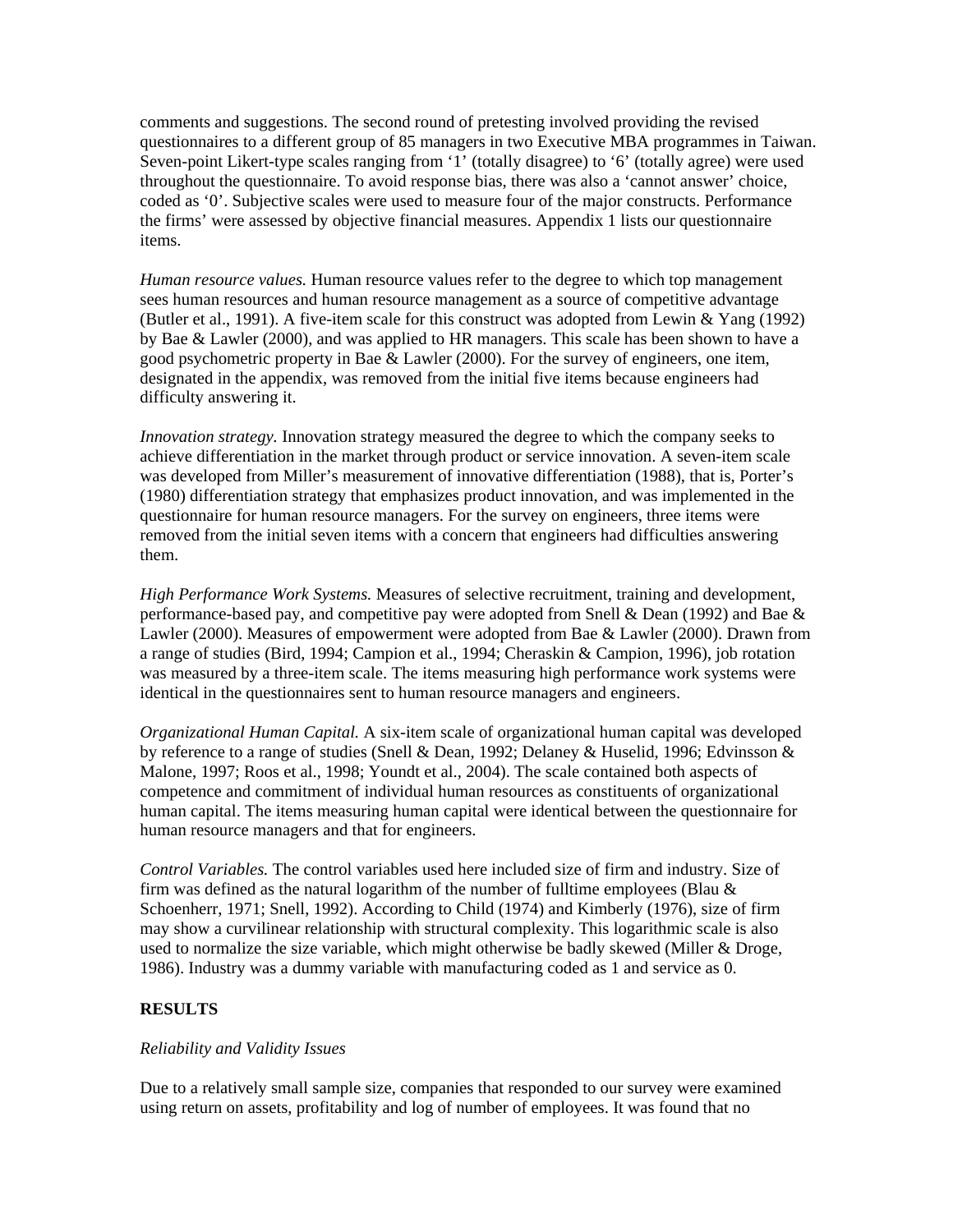company cases or cluster of company cases fall outside plus or minus three standard deviations from the mean for any of the three measures. The reliabilities for the four subjective scales, namely, human resource values, innovation strategy, high performance work systems, and human capital, were assessed. For our human resource manager data, the coefficient alpha ranged from 0.87 to 0.96. For engineer data, the coefficient alpha ranged from 0.72 to 0.96. The reliability tests showed acceptable reliability for both data-sets. Descriptive statistics and bivariate Pearson correlations for the four scales are presented in Table 2. The composite high performance work system scale contains six sub-scales, selective recruitment, training and development, empowerment, performance-based pay, competitive pay and job rotation. Their descriptive statistics are shown in Table 3.

| Variable                         | Mean | s.d. | $\alpha$ |     |     |     |
|----------------------------------|------|------|----------|-----|-----|-----|
| 1. Human resource values         | 4.00 | 1.02 | .87      |     |     |     |
| 2. Innovation strategy           | 4.15 | 1.15 | 91       | .76 |     |     |
| 3. High performance work systems | 4.11 | .89  | .96      | .81 | .80 |     |
| 4. Organizational human capital  | 4.26 | -97  | .93      | .61 | .70 | .84 |

Table 2. Descriptive statistics and correlations. Human resource manager data

 $N = 62$ . Correlations are significant at .01 level.

Engineer data

| Variable                         | Mean | s.d. | $\alpha$ |     |     |    |
|----------------------------------|------|------|----------|-----|-----|----|
| 1. Human resource values         | 3.69 | .92  | .72      |     |     |    |
| 2. Innovation strategy           | 4.18 | 1.03 | .83      | .63 |     |    |
| 3. High performance work systems | 3.78 | .87  | .96      | .74 | .70 |    |
| 4. Organizational human capital  | 4.27 | .89  | .89      | -51 | .62 | 65 |

 $N = 206$ . Correlations are significant at .01 level.

#### *Hypothesis Testing*

In order to avoid common method variance, the two data-sets containing the questionnaires of both human resource managers and engineers were used interchangeably for subsequent statistical analysis. As many of our companies provided more than one engineer to respond to our questionnaires, this individual level data was aggregated to arrive at the company-level data for hypothesis testing. Interrater reliability tests were conducted for these companies. The average ICC (intra-class correlation coefficients) values are consistent with the various study results reported by Gerhart et al. (2000) and Wright et al. (2001). According to these studies, a generally low level of inter-rater reliability was found among human resource managers within a company. Hence, the engineer data can be best viewed as an index of varying perspectives within the organization rather than an internally homogeneous scale. Of course, the relatively low interrater reliabilities would generally tend to bias our findings toward rejection of our primary hypotheses. Thus findings supporting those hypotheses can be viewed as robust. In addition, we have used the engineer data to cross-validate the findings from the human resource manager data. Appendix 2 reports the ICC values.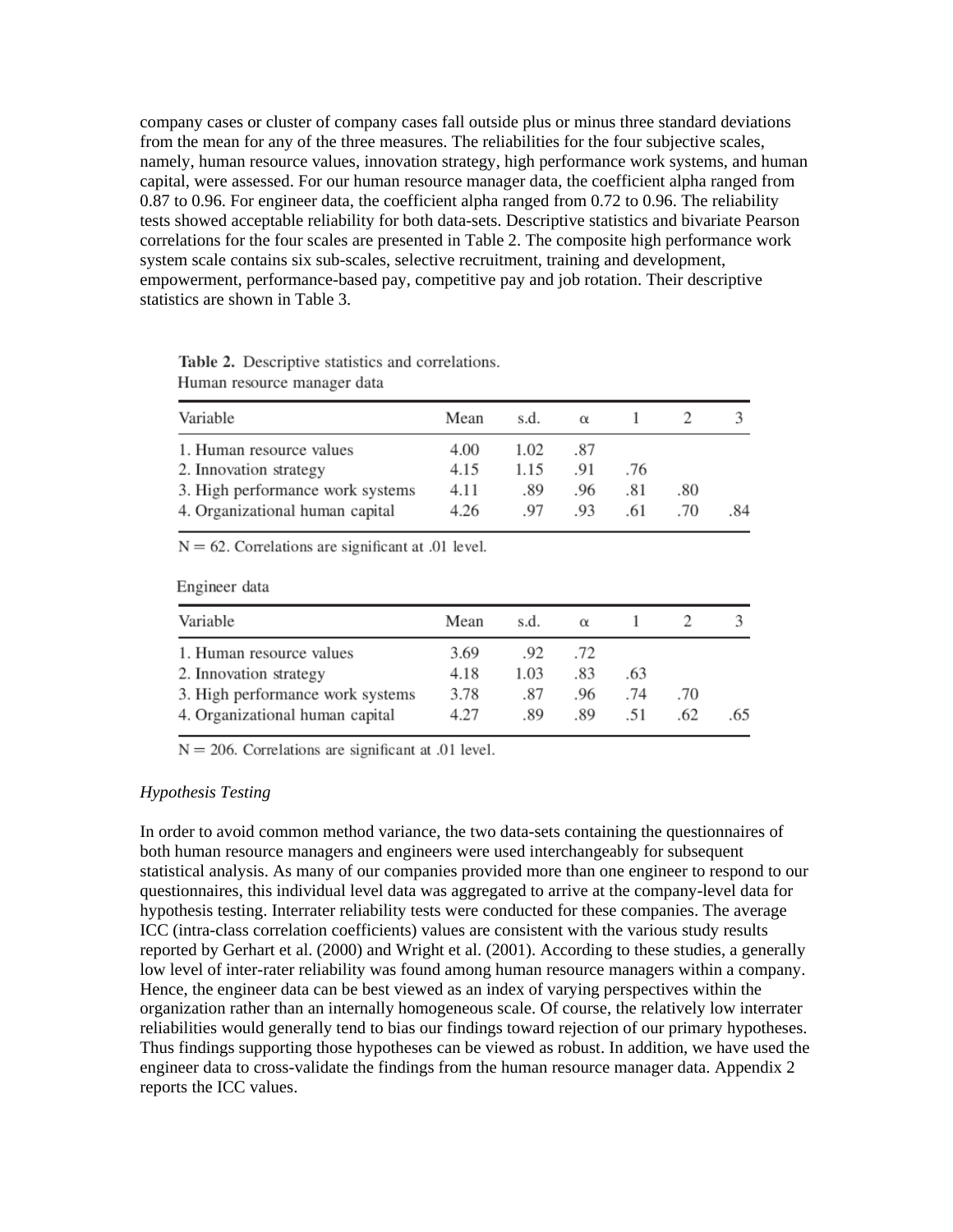Hypotheses 2 and 3 postulate relationships between the two constructs, human resource values and innovation strategy, and high performance work system implementation. These were tested by linear regression analysis. The results are presented in Table 4. For these two tests, data of the 49 companies that provided both human resource managers and engineer accounts of our focal constructs were used. Mean company values for the high performance work system scales derived from engineer data and company-specific responses concerning human resource values and innovation strategy provided by human resource managers were used. The use of the two data-sets in hypothesis testing reduced the possibility of common method variance.

| Variable                    | Mean | s.d. | $\alpha$ |
|-----------------------------|------|------|----------|
| 1. Selective recruitment    | 4.15 | .93  | .85      |
| 2. Training and development | 4.23 | 1.01 | .92      |
| 3. Empowerment              | 4.05 | 1.02 | .87      |
| 4. Performance-based pay    | 4.06 | 1.16 | .78      |
| 5. Competitive pay          | 4.12 | 1.08 | .86      |
| 6. Job rotation             | 3.92 | 1.08 | .92      |
| $N = 62$                    |      |      |          |
| Engineer data               |      |      |          |
| Variable                    | Mean | s.d. | $\alpha$ |
| 1. Selective recruitment    | 3.95 | .94  | .86      |
| 2. Training and development | 3.91 | .99  | .89      |
| 3. Empowerment              | 3.76 | 1.00 | .77      |
| 4. Performance-based pay    | 3.65 | 1.13 | .85      |
| 5. Competitive pay          | 3.61 | 1.15 | .86      |
| 6. Job rotation             | 3.42 | 1.15 | .93      |

Table 3. Descriptive statistics for sub-scales of high performance work systems

Human resource manager data

 $N = 206$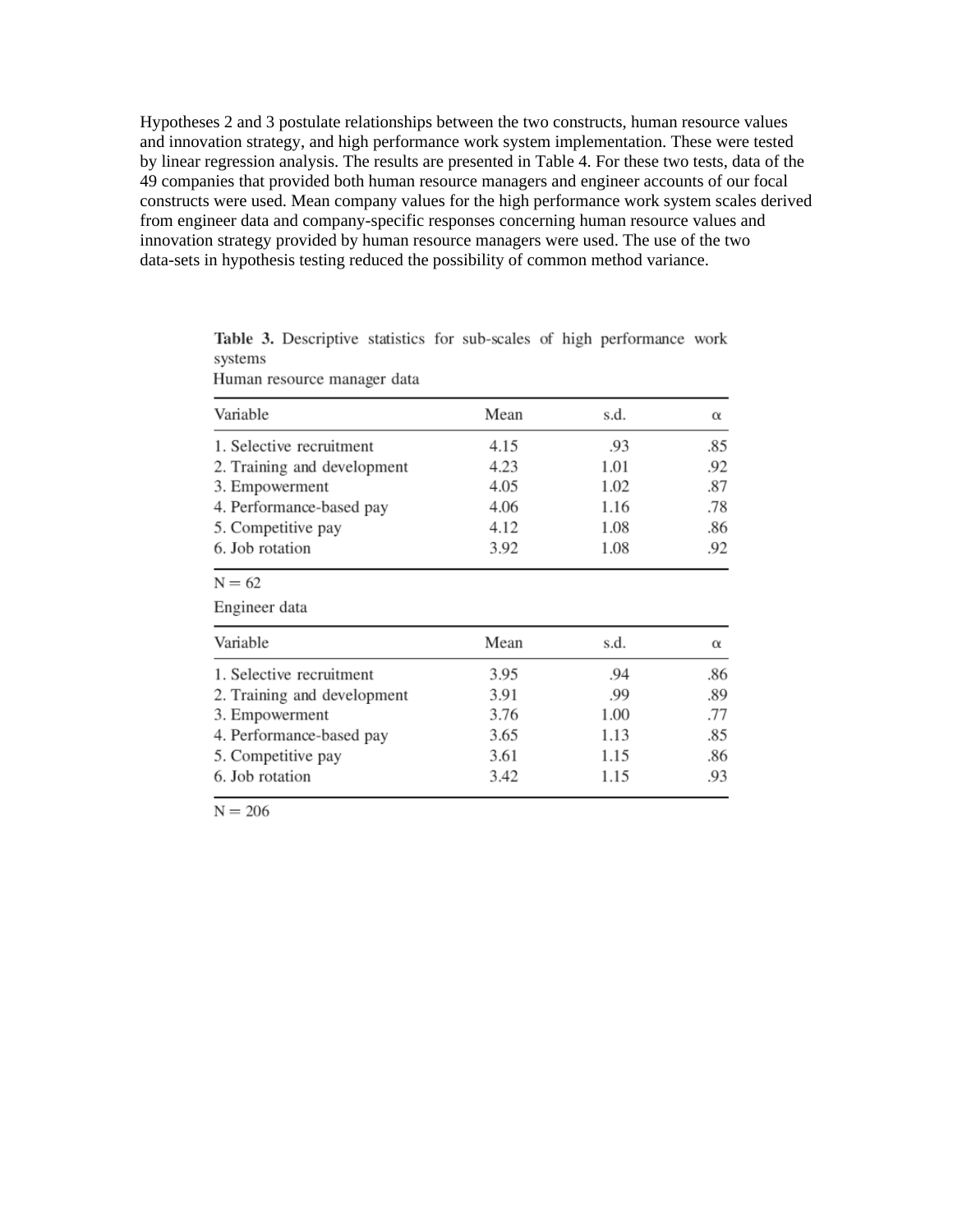|                                    |                          | High performance work systems <sup>a</sup> |  |  |
|------------------------------------|--------------------------|--------------------------------------------|--|--|
| Variable                           | Model 1                  | Model 2                                    |  |  |
| Human resource values <sup>b</sup> |                          | $.32(1.66)^+$                              |  |  |
| Innovation strategy <sup>b</sup>   |                          | .11(.59)                                   |  |  |
| Industry                           | $-.27(-1.73)^{+}$        | $-.26(-1.77)^+$                            |  |  |
| Log of number of employees         | $.27(1.69)$ <sup>+</sup> | .18(1.20)                                  |  |  |
| Adjusted R square                  | .04                      | .17                                        |  |  |
| F                                  | 2.07                     | $3.37*$                                    |  |  |
| df                                 | 2, 45                    | 4, 42                                      |  |  |

|  |  |  |  | Table 4. Results of regression analysis for high performance work systems |  |
|--|--|--|--|---------------------------------------------------------------------------|--|
|  |  |  |  |                                                                           |  |

 $+p < .10,$   $^*p < .05$ 

<sup>a</sup> Based on engineer responses

**b** Based on human resource manager responses

First of all, we included only the industry dummy variable and organizational size (number of employees) as control variables. The results were weak and the overall equation was not statistically significant. The addition of the two variables related to Hypotheses 2 and 3, however, substantially increased the explanatory power of the model. Assessing the significance of these effects was complicated by the small sample size and collinearity problems, as the correlation between human resource values and innovation strategy was high  $(r = 0.76)$ . With small samples and collinearity issues, it is appropriate to look at the overall effect of the addition of the variables in question on the explanatory power of the model. The change in adjusted  $R_2$  associated with the addition of these two variables was 0.13. The partial F-value was significant at the 0.02 level (F2,  $42 = 4.48$ ). In addition, the parameter estimates were positive in both instances, as predicted by Hypotheses 2 and 3. Thus, even though the individual parameter significance levels are low (especially for innovation strategy), the joint effects of these two variables are quite strong. It is difficult, because of the collinearity problems, to disentangle these effects, but we can see that jointly there is at least some level of support for both Hypotheses 2 and 3, as the joint effect of the two variables was high and each parameter is of the hypothesized sign.

Hypothesis 1 postulates a positive relationship between high performance work systems and organizational human capital. To test this hypothesis, the same matched data-set derived from the 49 companies was used. The test results are presented in Table 5. Model 4 reports linear regression results using engineer data. Although adjusted R2 seems acceptable, possibilities of common method variance may still have been present. We decided to conduct another linear regression analysis presented by Model 5, where mean values of organizational human capital derived from engineers' data were regressed against those of high performance work systems derived from human resource manager data. The results reported in Model 5 corroborated those of Model 4, so Hypothesis 1 is supported.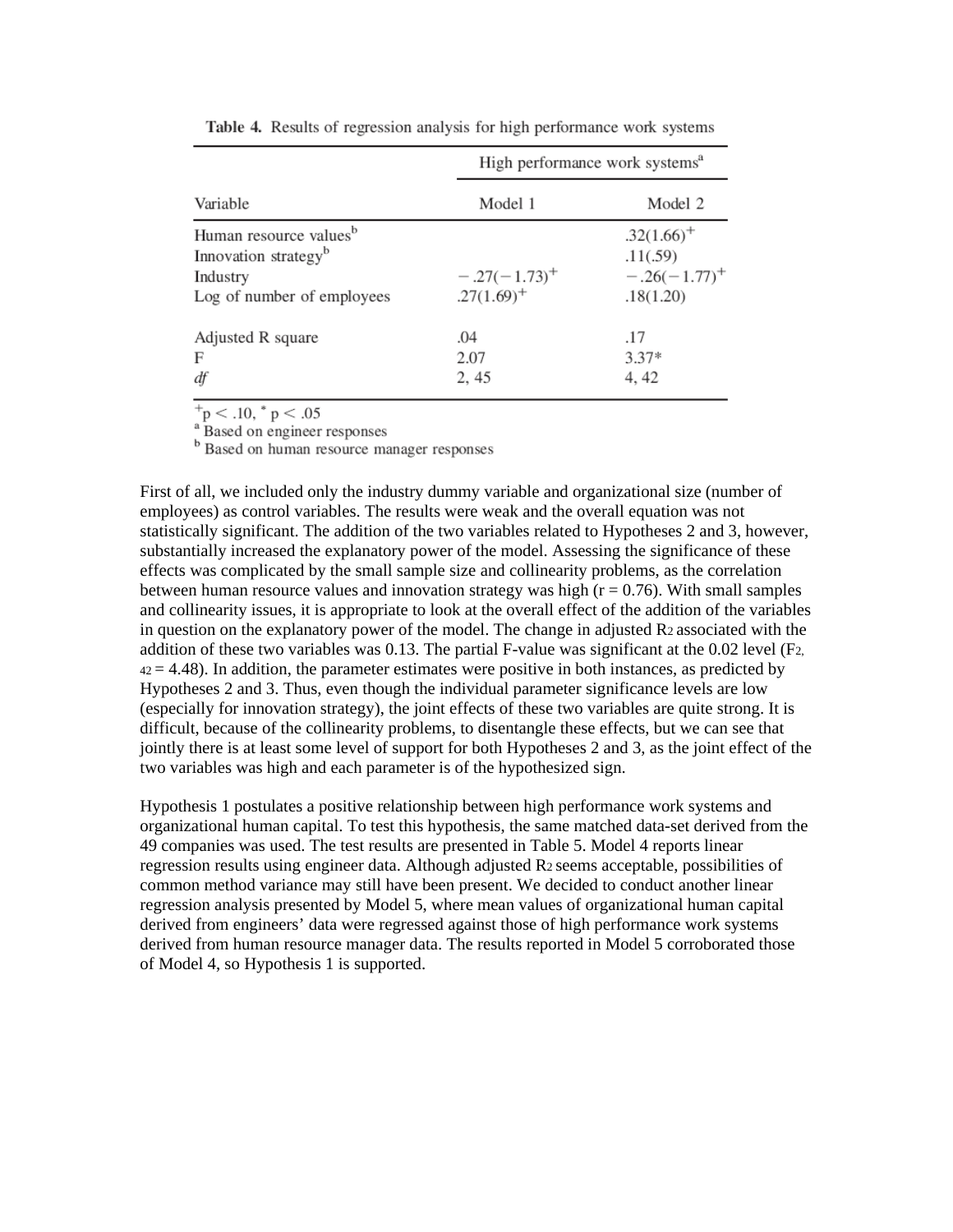|                                            |                | Organizational human capital <sup>a</sup> |                            |
|--------------------------------------------|----------------|-------------------------------------------|----------------------------|
| Variable                                   | Model 3        | Model 4                                   | Model 5                    |
| High performance work systems <sup>a</sup> |                | $.76(7.73)$ ***                           |                            |
| High performance work systems <sup>b</sup> |                |                                           | $.41(.3.03)$ <sup>**</sup> |
| Industry                                   | $-.31(-2.0)^*$ | $-.11(-1.01)$                             | $-.33(-2.27)^*$            |
| Log of number of employees                 | .54(.60)       | $-.12(-1.10)$                             | .02(.11)                   |
| Adjusted R square                          | .04            | .59                                       | .19                        |
| F                                          | 2.05           | $23.09***$                                | $4.68***$                  |
| df                                         | 2, 45          | 3,44                                      | 3,44                       |

Table 5. Results of regression analysis for organizational human capital

 $+{\rm p}$  < .10,  $*$  p < .05,  $*$  p < .01,  $*$   $*$  p < .001

<sup>a</sup> Based on engineer responses

**b** Based on human resource manager responses

Hypotheses 4a, and 4b postulate the effect of organizational human capital on firms' performance and its mediating effect on the relationship between high performance work systems and firms' performance.2 In testing these hypotheses, we have done separate analyses using both the human resource manager data and the engineer data (Table 6). That the findings are similar in both cases serves to cross-validate the findings. With regard to Hypothesis 4a, the inclusion of organizational human capital in the analysis (Models  $9 & 16$ ) increases firms' performance, consistent with Hypothesis 4a. In addition, if we include high performance work systems in the equation without organizational human capital, it exerts a positive impact on firm performance (Models 10  $\&$  17), as would be anticipated. However, when both of these variables are included in the analysis (Models 11  $\&$  18), the impact of high performance work systems on firms' performance is greatly diminished (in fact, becomes statistically insignificant), and the impact of organizational human capital remains positive and significant. This finding supports the mediating relationship posited in Hypothesis 4b and suggests that organizational human capital formation is one mechanism through which human resource systems have an impact on firms' performance.

We recognize, of course, that collinearity problems might be seen to explain these findings, as in the case of Hypotheses 2 and 3. The correlation between high performance work systems and human capital is also relatively high ( $r = 0.84$  for human resource manager data;  $r = 0.65$  for engineer data) and the joint effect of the addition of these two variables is also high. However, the difference is that there is a sign shift in the high performance work system variable (from positive to negative) with the addition of human capital to the Equation (and collinearity only biases standard error estimates, not parameter estimates – Models 10 and 11, and Models 17 and 18). This negative sign is not consistent with any theoretical expectation. In addition, if we compare Models 9 and 16 (with only the human capital variable added) to Models 10 and 17 (with only the high performance work system variable added), it is evident that human capital by itself has a much greater impact on firms' performance (in terms of R2 change) than high performance work systems. So the evidence here is quite suggestive of the impact of high performance work systems in this setting operating through enhanced human capital. Thus, we conclude that Hypotheses 4a and 4b are supported.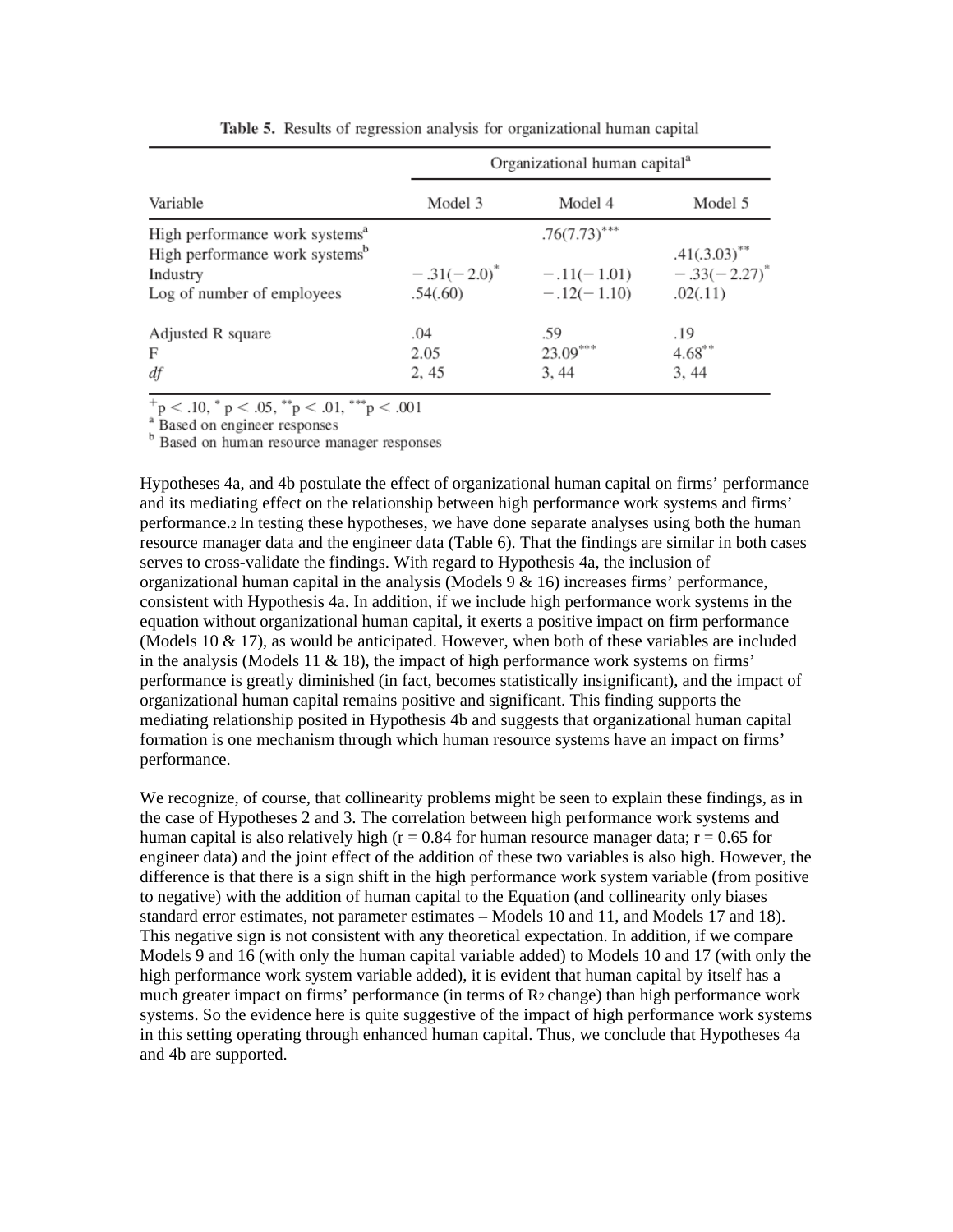|                                                       |                                                |                                 |                                        | Firm Performance     |                                                          |                |                                            |
|-------------------------------------------------------|------------------------------------------------|---------------------------------|----------------------------------------|----------------------|----------------------------------------------------------|----------------|--------------------------------------------|
| Variable                                              | Model 6                                        | Model 7                         | Model 8                                | Model 9              | Model 10                                                 | Model 11       | Model 12                                   |
| Organizational human capital<br>High performance work |                                                |                                 | $.50(2.92)$ <sup>**</sup>              | $50(3.80)^*$         | $.35(2.33)$ <sup>*</sup>                                 | $.70(3.02)$ ** | $-26(-1.06) -48(-1.57)$<br>$.81(3.44)$ **  |
| Innovation<br>systems                                 |                                                | $.33(2.19)^*$                   | .01(06)                                |                      |                                                          |                | .16(.75)                                   |
| Log of number of employees<br>Industry<br>strategy    | $-.28(-1.73)^+$<br>- 24)<br>$rac{1}{\sqrt{4}}$ | $-.38(-2.31)^*$<br>$-.05(-.33)$ | $-13(-91)$<br>- 29(-1.87) <sup>+</sup> | $-29(-2.1)^*$        | $-35(-2.26)$ <sup>*</sup><br>$-11(1 - 12)$ $-11(1 - 12)$ | $-.10(-.72)$   | $-.25(-1.66) - .20(-1.41)$<br>$-14(-1.01)$ |
| Adjusted R square                                     | 2.01<br>S.                                     | $\frac{12}{2.99}$               | $4.80^{\ast\ast}$<br>.26               | $6.59***$<br>$^{28}$ | $3.29*$<br>$\vec{=}$                                     | $33 *$         | $rac{26}{4.04}$                            |
|                                                       | 2, 42                                          | 3, 40                           | 4,39                                   | 3, 41                | 3, 41                                                    | 4,40           | 5,38                                       |
| $+p < .10, *p < .05, *p < .01$                        |                                                |                                 |                                        |                      |                                                          |                |                                            |

Table 6. Results of regression analysis for firm performance (human resource manager data)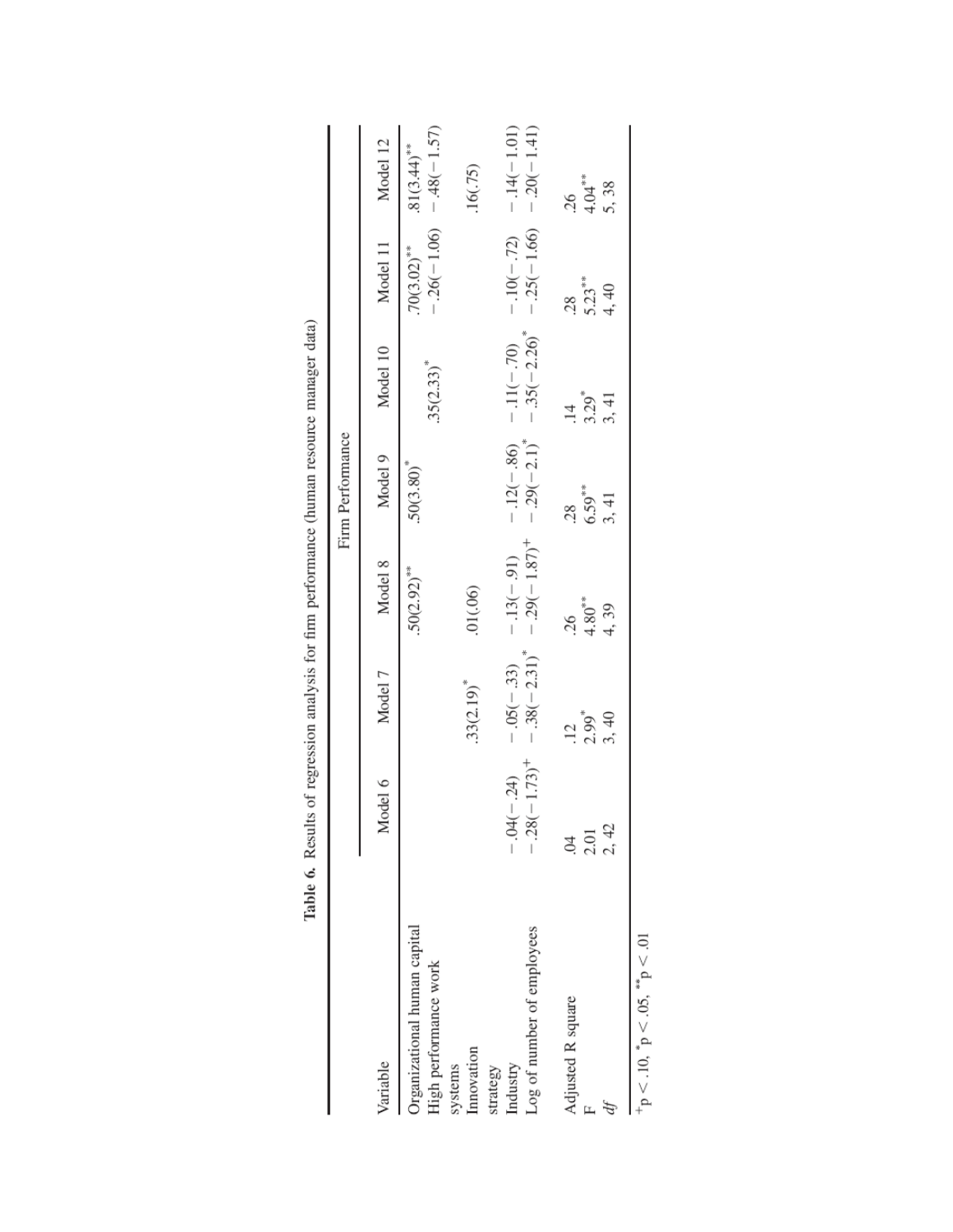|                                                                             |                                    |                                    | Table 6. (Continued).       | Firm Performance                       |                              |                                      |                                         |
|-----------------------------------------------------------------------------|------------------------------------|------------------------------------|-----------------------------|----------------------------------------|------------------------------|--------------------------------------|-----------------------------------------|
| Variable                                                                    | 13<br>Model                        | Model 14                           | Model 15                    | Model 16                               | Model 17                     | Model 18                             | Model 19                                |
| High performance work systems<br>Organizational human capital<br>Innovation |                                    | $.35(2.33)^*$                      | $4(2.04)^*$<br>.07(.35)     | $45(3.18)$ **                          | $.29(1.97)^{+}$              | $-.06(-31)$<br>$.50(2.38)^*$         | $-11(-.48)$<br>$45(2.00)^*$<br>.11(.51) |
| Log of number of employees<br>Industry<br>strategy                          | 1.21)<br>50)<br>$-080-$<br>$-20(-$ | $-10(-.64)$<br>$-12(-.77)$         | $-14(-.92)$<br>$-02(-.11)$  | $-.16(-1.06)$<br>$-0.00(-01)$          | $-21(-1.30)$<br>$-0.08(-50)$ | $-15(-1.00)$<br>$.01(.04)$           | $-12(-.77)$<br>$-0.01(-0.09)$           |
| Adjusted R square                                                           | $\frac{01}{1.25}$<br>2, 4          | $11$<br>2.73 <sup>+</sup><br>3, 40 | $\frac{17}{3.25}$ *<br>4,39 | $4.38***$<br>3, 40<br>$\overline{.}19$ | $08$<br>$2.18$<br>$3.40$     | $17 \over 3.24$ <sup>*</sup><br>4,39 | $\frac{16}{2.59}$<br>5,38               |
| p < 1, p < 0.05, p < 0.01                                                   |                                    |                                    |                             |                                        |                              |                                      |                                         |
|                                                                             |                                    |                                    |                             |                                        |                              |                                      |                                         |

| j |
|---|
|   |
|   |
| έ |
| ì |
| ∍ |
| ≊ |
|   |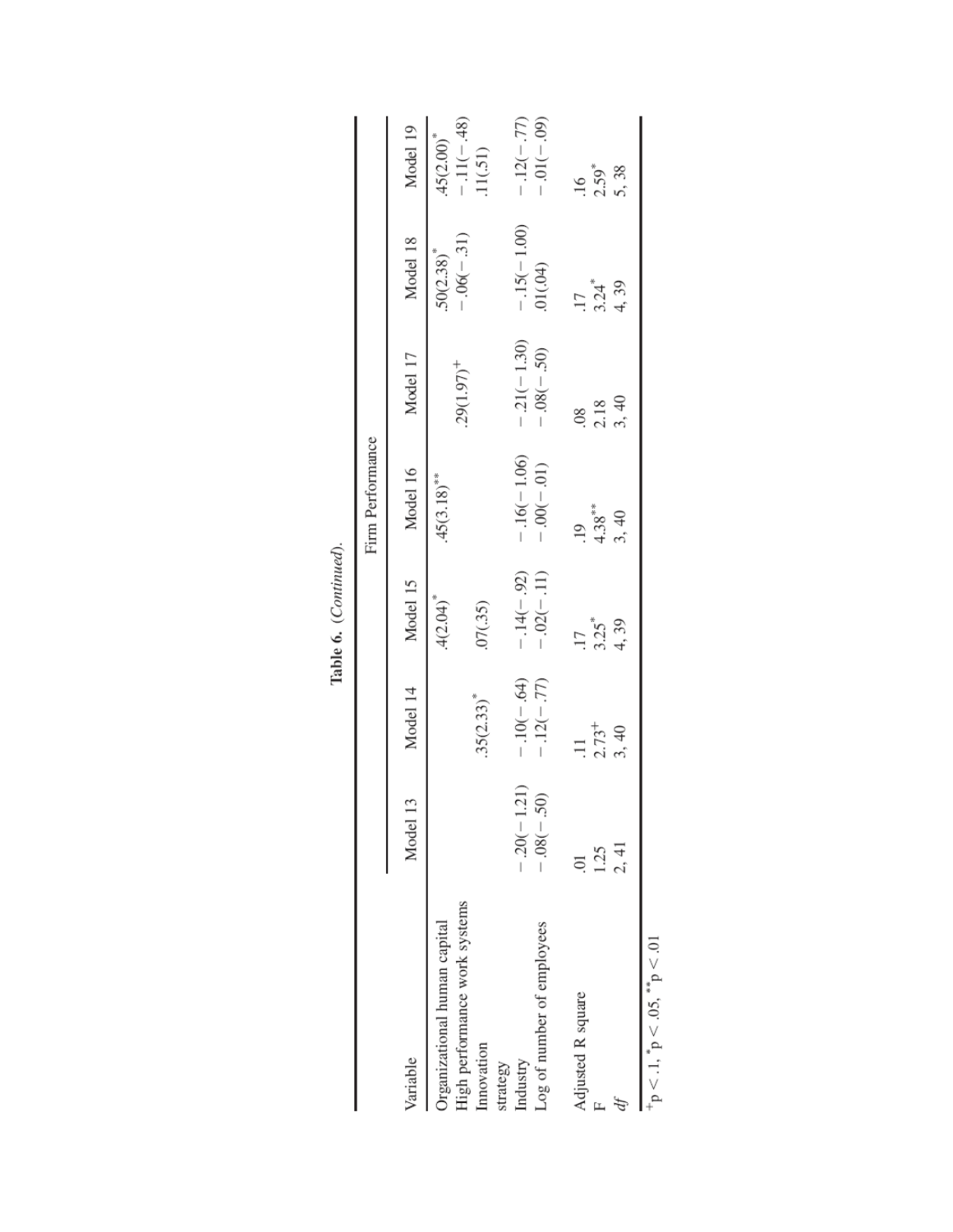## **Discussion**

This study has provided evidence that supports the importance of organizational human capital. Consistent with the study conducted by Youndt  $\&$  Snell (2004) in the USA, human resources with competencies and commitment contribute to a firm's financial performance. Previous research claimed that the 'black box' mediating between human resource management practices and performance is not well understood (Wright & Gardner, 2000; cf. Becker et al., 1997). Our research has offered one possible opening into that black box, which is organizational human capital. High performance work systems by themselves do not directly contribute to high financial performance. Rather, these practices improve the competencies and commitment of employees who are willing to exert their efforts for the benefits of the organization. Thus, our findings provide evidence of a causal link between human resource management practices and firm performance through organizational human capital. In particular, the low interrater reliability may suppress an otherwise significant relation between variables. Our data analysis suggests that the hypothesized relationships are significant, and demonstrates the robustness of our findings.

As reported above, we examined the joint effect of human resource values and innovation strategy on high performance work system implementation, and the joint effect can be said to exist. The joint effect suggests a theoretical implication: both human resource values and innovation strategy are two antecedents for the implementation of high performance work systems in IT industries in Taiwan. This finding is generally consistent with previous literature, for example, Bae and Lawler's (2000) empirical study in South Korea. This study facilitates construction of a model of human capital development through high performance work system in Asia-Pacific regions. Such a model should include both human resource values and innovation strategy as two antecedents for high performance work system implementation.

Previous literature suggests a significant and positive relationship between innovation-oriented business strategy and high performance work system implementation (Bae & Lawler, 2000). This was not found in this study. A possible explanation is that in Taiwan, management practices are more heavily influenced by managerial perceptions and style, which have a basis in its national cultural norms (Bond & Hwang, 1986; Yavas & Rezayat, 2003), than other organizational antecedents such as strategy. Thus, the positive but relatively weak association between innovation strategy and high performance work systems requires further investigation. Such an investigation will also help in understanding the concept of 'fit' or consistency between organizational strategy and human resource management practices (for example, Arthur, 1992; Huselid, 1995; Bae & Lawler, 2000; Bae et al., 2003) in industrial contexts in Taiwan.

Moreover, our efforts in triangulation, namely, use of engineer perceptions to cross-validate those of human resource managers; have strengthened our findings (cf. Rogers & Wright, 1998; Wright et al., 2001). Although researchers have argued the importance of internal stakeholders in their evaluation of human resource policies and practices (for example, Ulrich, 1997; Noe et al., 2003), studies in the human resource management field have rarely used internal stakeholders such as engineers to cross-validate human resource managers' perspectives (Lin et al., 2004). Similar research methodologies are encouraged for future study that follows the line of enquiry reported in this article.

#### **Implications**

This essay results in implications for theory and practice. In theory, previous literature has examined links between human resource management practices and firms' performance. This study offers to provide a causal mechanism between an important type of human resource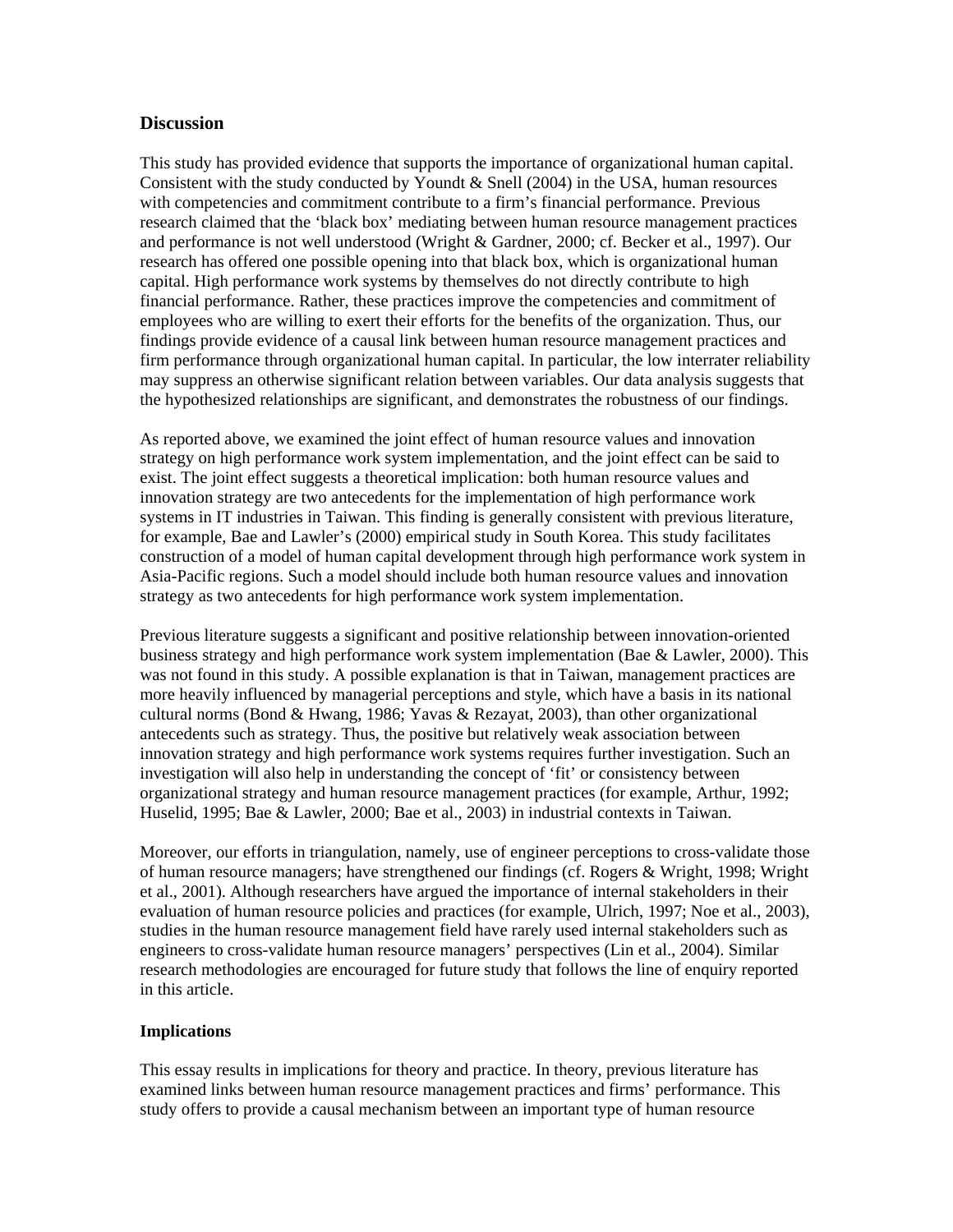management practice, that is, high performance work systems and firms' performance. That it, high performance work systems do not directly contribute to firms' performance. Rather, a firm's performance is improved when organizational human capital is developed, following the implementation of high performance work systems. Our research contributes to the model building effort in Asia-Pacific regions in the domain of research that seeks to establish the link between human resource management practices and firms' performance.

In practice, the effectiveness of human resource management practices should not only be examined by bottom line figures, which can be too late, but also by organizational human capital. This article has demonstrated that high performance work systems are effective in developing organizational human capital. Also the importance of organizational human capital cannot be stressed too highly as it is a crucial source of an organization's competitiveness. Finally, top managers in IT industries in Taiwan must see organizational human capital as a major source of a firm's effectiveness and competitive advantage, and, at the same time, adopt an innovation strategy before high performance work systems are implemented.

## **Limitations and Future Directions**

This study is clearly exploratory. It is increasingly difficult to gain access to companies for empirical data in Taiwan. The small sample size and the particular size of the companies found in a particular industry may have posed major limitations to this investigation. Also, the t-tests showed our respondent companies are significantly larger in terms of employees, capital employed and sales. Given these limitations, the findings in this study are not conclusive but suggestive, and cannot be generalized to all kinds of companies, including small and medium sized ones. Future studies are encouraged to follow the line of enquiry reported in this article to establish generalization of findings.

Also, the low interrater reliability among respondents may suppress an otherwise significant relation between variables. This can be evident in the innovation strategy-HPWS relationship. Future research will be needed to continue to examine this relationship in the industrial context of Taiwan. The studies will provide insights into the nature of the relationship in this industrial context.

Finally, the relationship between organizational human capital and firms' performance needs further investigation. For example, existing studies indicate a curvilinear relationship between organizational human capital and firms' performance (Hitt et al., 2001). That is to say, to acquire and develop human capital can be costly, and managers may not have the necessary skills to manage it at the outset. Human capital may not bring satisfactory returns to offset the costs incurred (Snell & Dean, 1992; Schwab, 1993). Its positive effect can only become salient through time when other forms of capital also develop, such as social capital (Nahapiet & Ghoshal, 1998; Hitt et al., 2001), or social capital and structural capital (Edvinsson & Malone, 1997; Bontis & Fitz-ens, 2002). Exactly how this co-developmental process leads to a firm's performance needs to be studied in the future.

#### **Conclusion**

An important issue that gradually receives researchers' attention concerns the black box mediating between human resource management practices and firms' performance. Although recognized, this issue has not been studied in Taiwan. Over the past decade, companies in Taiwan have faced formidable challenges caused by the competition imposed by emerging economies in the region and the trend of globalization. Thus, the focal issue should be studied in order to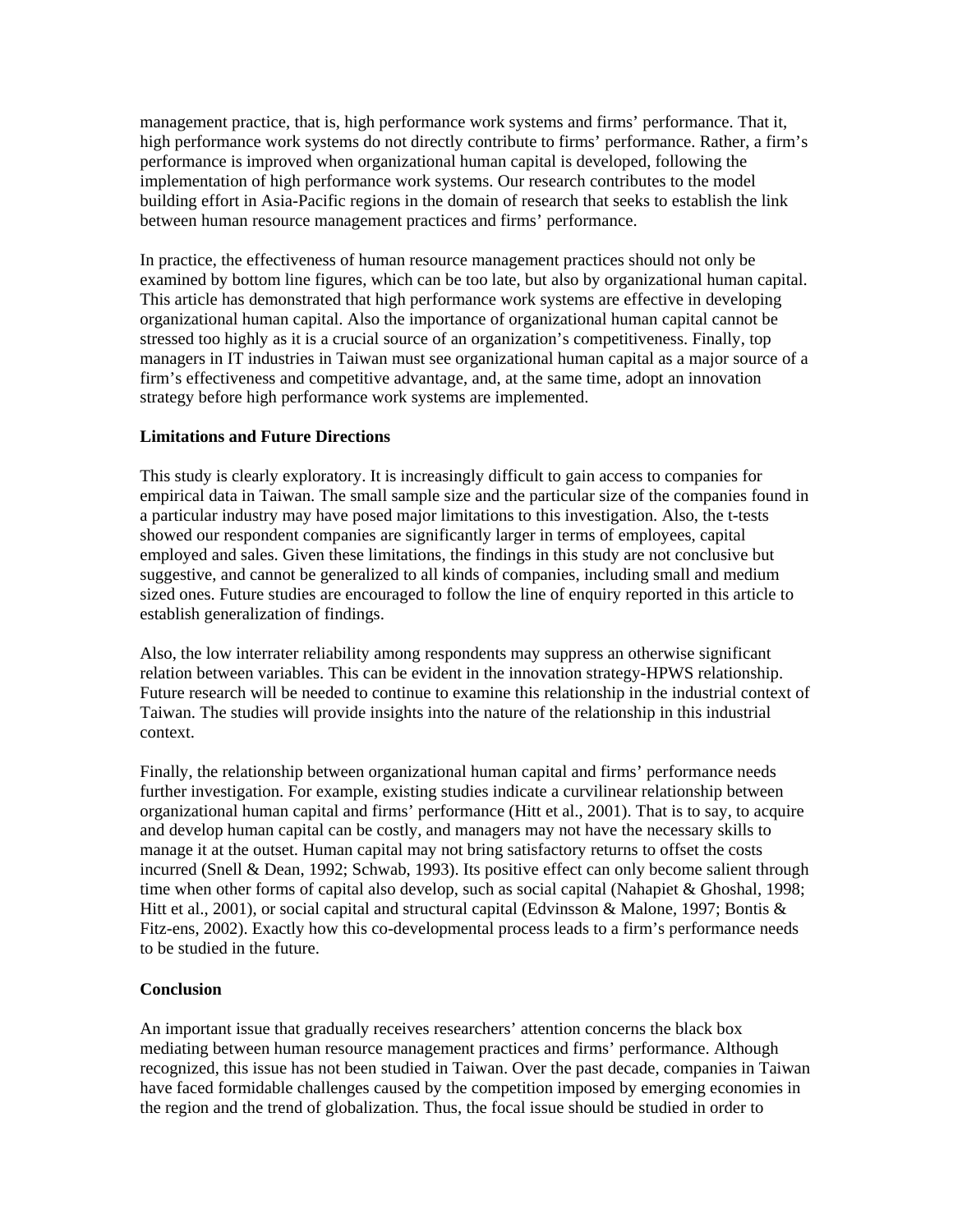address firms' competitiveness in Taiwan. This article reports such a study. The findings demonstrate the mediating effect of organizational human capital on the relationship between high performance work systems and firms' performance. The findings also suggest a joint effect of both top management human resource values and innovation strategy on the implementation of high performance work systems. Although exploratory in nature, this study suggests the importance of organizational human capital and presents a causal mechanism as to how high performance work systems can lead to the high financial performance of firms in Taiwan.

#### **Notes**

1 Two rounds of mailing resulted in 77 companies responding to our survey with usable questionnaires. Not every company provided both HR manager and engineer responses, only 49 out of the 77 companies provided a matched data-set.

2 However, financial data from some companies was not available to the researchers. Of the 62 companies that provided usable human resource manager data, 47 provided financial data (profitability in 2004 was used in the linear regression analysis). Of the 64 companies that provided engineer data, 45 provided financial data (return on assets in 2004 was used in the linear regression analysis).

#### **References**

Arthur, J. (1992) The link between business strategy and industrial relations systems in American steel minimills, Industrial and Labor Relations Review, 45, pp. 488–506.

Bae, J., Chen, S.-j., Wan, T. W. D., Lawler, J. J. & Walumbwa, F. O. (2003) Human resource strategy and firm performance in Pacific Rim countries, International Journal of Human Resource Management, 14(8), pp. 1308–1332.

Bae, J. & Lawler, J. J. (2000) Organizational and HRM strategies in Korea: impact on firm performance in an emerging economy, Academy of Management Journal, 43(3), pp. 502–517.

Barney, J. (1991) Firmresources and sustained competitive advantage, Journal of Management, 17(1), pp. 99–120. Bartlett, C. A. & Ghoshal, S. (2002) Building competitive advantage through people, Sloan Management Review, 43(2), pp. 34–41.

Becker, B. E., Huselid, M. A., Pinkus, P. S. & Spratt, M. F. (1997) HR as a source of shareholder value: research and recommendations, Human Resource Management, 36(1), pp. 39–47.

Bird, A. (1994) Careers as repositories of knowledge: a new perspective on boundaryless careers, Journal of Organizational Behavior, 15, pp. 325–344.

Blau, P. M. & Schoenherr, R. (1971) The Structure of Organizations (New York: Basic Books).

Bond, M. H. & Hwang, K.-K. (1986) The social psychology of the Chinese people, in: M. H. Bond (Ed.) The Psychology of the Chinese People, pp. 213–266 (Hong Kong: Oxford University Press).

Bontis, N. & Fitz-enz, J. (2002) Intellectual capital ROI: a causal map of human capital antecedents and consequents, Journal of Intellectual Capital, 3(3), pp. 223–247.

Butler, J. E., Ferris, G. R. & Napier, N. K. (1991) Strategic Human Resource Management (Cincinnati, OH: South-Western).

Campion, M. A., Cheraskin, L. & Stevens, M. J. (1994) Career-related antecedents and outcomes of job rotation, Academy of Management Journal, 37(6), pp. 1518–1542.

Chang, P.-L. & Chen, W.-L. (2002) The effect of human resource management practices on firm performance: empirical evidence fromhigh-tech firms in Taiwan, International Journal ofManagement, 19(4), pp. 622–631.

Chen, S., Lawler, J. J. & Bae, J. (2005) Convergence in human resource systems: A comparison of locally owned and MNC affiliates in Taiwan, Human Resource Management, 44(3), pp. 237–256.

Cheraskin, L. & Campion, M. (1996) Study clarifies job rotation benefits, November Personnel Journal, 75(11), pp. 31–38.

Child, J. (1974) Predicting and understanding organization structure, Administrative Science Quarterly, 19(2), pp. 168–185.

Cin, B., Han, T.-S. & Smith, S. C. (2003) A tale of two tigers: employee financial participation in Korea and Taiwan, International Journal of Human Resource Management, 14(6), pp. 920–941.

Davenport, T. O. (1999) Human capital: what it is and why people invest it (San Francisco, CA: Jossey-Bass). Delery, J. E. & Doty, D. H. (1996) Modes of theorizing in strategic human resource management: tests of universalistic, contingency, and configurational performance predictions, Academy of Management Journal, 39(4), pp. 802–835.

Delaney, J. T. & Huselid, M. A. (1996) The impact of human resource management practices on perceptions of organizational performance, Academy of Management Journal, 39(4), pp. 949–969.

Edvinsson, L. & Malone, M. S. (1997) Intellectual Capital: Realizing your Company's True Value by Finding its Hidden Brainpower (New York: Harper Business).

Elias, J. & Scarbrough, H. (2004) Evaluating human capital: an exploratory study of management practice, Human Resource Management Journal, 14(4), pp. 21–40.

Flamholtz, E. G. & Lacey, J. M. (1981) Personnel Management, Human Capital Theory, and Human Resource Accounting (Los Angeles, CA: Institute of Industrial Relations, University of California).

Foulkes, F. K. (1980) Personnel Policies in Large Nonunion Companies (Englewood Cliffs, NJ: Prentice Hall).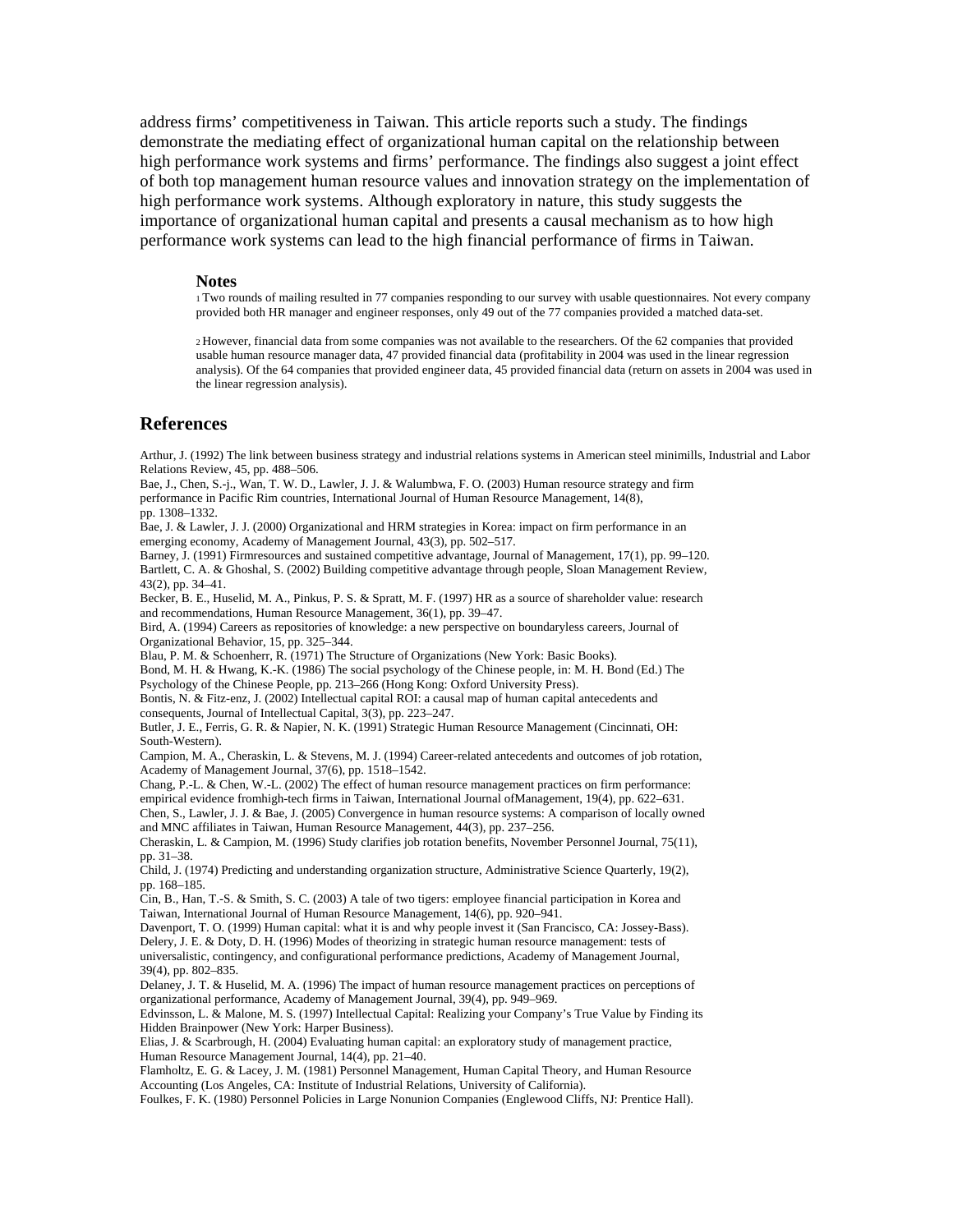Gerhart, B., Wright, P. M., McMahan, G. C. & Snell, S. A. (2000) Measurement error in research on human resources and firm performance: how much error is there and how does it influence effect size estimates?, Personnel Psychology, 53, pp. 803–834.

Grant, R. M. (1996) Toward a knowledge-based theory of the firm, Strategic Management Journal, 17(Winter special issue), pp. 109–122.

Guthrie, J. P., Spell,C. S.&Nyamori, R. O. (2002) Correlates and consequences of high involvementwork practices: the role of competitive strategy, International Journal of Human Resource Management, 13(1), pp. 183–197. Hall, D. T. (1976) Careers in Organizations (Pacific Palisades, CA: Goodyear).

Hill, C. W. L. & Jones, G. R. (1999) Strategic Management: An Integrated Approach, 5th ed. (New York: Houghton Mifflin).

Hitt, M. A., Bierman, L., Shimizu, K. & Kochnar, R. (2001) Direct and moderating effects of human capital on strategy and performance in professional service firms: a resource-based perspective, Academy of Management Journal, 44(1), pp. 13–28.

Hofstede, G. (1997) Cultures and Organizations: Software of the Mind (NY: McGraw-Hill).

Hsu, I.-C. (2006) Enhancing employee tendencies to share knowledge – case studies of nine companies in Taiwan, International Journal of Information Management, 26(4), pp. 326–338.

Huang, T. (2001) Human resource management in Taiwan, in: P. S. Budhwar & A. D. Yaw (Eds) Human Resource Management in Developing Countries, pp. 56–74 (London: Routledge).

Huselid, M. A. (1995) The impact of human resource management practices on turnover, productivity, and corporate financial performance, Academy of Management Journal, 38(3), pp. 635–672.

Kimberly, J. R. (1976) Organizational size and the structuralist perspective: a review, critique, and proposal, Administrative Science Quarterly, 21(4), pp. 571–597.

Koch, M. J. & McGrath, R. G. (1996) Improving labor productivity: human resource management policies do matter, Strategic Management Journal, 17, pp. 335–354.

Lawler, E. E. (1992) The Ultimate Advantage: Creating the High-Involvement Organization (San Francisco, CA: Jossey-Bass).

Lewin, D. & Yang, J. Z. (1992) HRM policies and practices of U.S. and Japanese firms operating in the U.S, in: J. F. Burton Jr. (Ed.) Proceedings of the 44 Annual Meeting of the Industrial Relations Research Association, pp. 344–351 (New Orleans: IRRA).

Lin, C. Y. Y., Hsu, F. B.-M. & Wu, S.-H. (2004) Human capital accumulation: Engineers' perspective. Paper presented at the 25th McMaster World Congress, Hamilton, Ontario, 14–16 January.

Mathews, J. A. (2001) National systems of economic learning: the case of technology diffusion management in East Asia, International Journal of Technology Management, 22(5/6), pp. 455–479.

McKelvey, B. (1983) Organizational Systematics: Taxonomy, Evolution And Classifications (Berkeley, CA: University of California Press).

Miller, D. (1988) Relating Porter's business strategies to environments and structure: analysis and performance implications, Academy of Management Journal, 31(2), pp. 280–308.

Miller, D. & Droge, C. (1986) Psychological and traditional determinants of structure, Administrative Science Quarterly, 31, pp. 539–560.

Ministry of Economic Affairs (2002) White Paper on small and medium enterprises in Taiwan, Small and Medium Enterprise Administration, Ministry of Economic Affairs, Taiwan.

Ministry of Economic Affairs (2003) White Paper on small and medium enterprises in Taiwan, Small and Medium Enterprise Administration, Ministry of Economic Affairs, Taiwan.

Nahapiet, J. & Ghoshal, S. (1998) Social capital, intellectual capital, and the originizational advantage, Academy of Management Review, 23, pp. 242–266.

Neal, J. A. & Tromley, C. L. (1995) From incremental change to retrofit: creating high-performance work systems, Academy of Management Executive, 9(1), pp. 42–54.

Noe, R. A., Hollenbeck, J. R., Gerhart, B. & Wright, P. M. (2003) Human Resource Management: Gaining A Competitive Advantage, 4th ed. (Boston: McGraw-Hill).

Noe, R. A., Hollenbeck, J. R., Gerhart, B. & Wright, P. M. (2004) Fundamentals of Human Resource Management (Boston, MA: Irwin).

Parnes, H. S. (1984) People Power (Beverly Hills, CA: Sage).

Pennings, J. M., Lee, K. & van Witteloostuijn, A. (1998) Human capital, social capital and firm dissolution, Academy of Management Journal, 41(4), pp. 425–440.

Pfeffer, J. (1994) Competitive Advantage through People: Unleashing the power of the Workforce (Boston, MA: Harvard Business School Press).

Porter, M. E. (1980) Competitive Advantage: Techniques for Analyzing Industries and Competitors (New York: Free Press).

Quinn, J. B. (1980) Strategies for Change: Logical Incrementalism (Homewood, IL: Richard D. Irwin).

Redding, S. G. (1993) The Spirit of Chinese Capitalism (Berlin: Walter de Gruyter).

Reed, R. & DeFillippi, R. (1990) Causal ambiguity, barriers to imitation and sustainable competitive advantage, Academy of Management Review, 15(1), pp. 88–102.

Rogers, E. W. & Wright, P. M. (1998) Measuring organizational performance in strategic human resource management: problems, prospects and performance information markets, Human Resource Management Review, 8(3), pp. 311–331.

Roos, J., Roos, G., Edvinsson, L. & Dragonetti, N. C. (1998) Intellectual Capital: Navigating in the New Business Landscape (NY: New York University Press).

Schuler, R. S. & MacMillan, I. C. (1984) Gaining competitive advantage through human resource management practices, Human Resource Management, 23(3), pp. 241–255.

Schwab, S. J. (1993) Life-cycle Justice: Accommodating Just Cause and Employment at Will, Michigan Law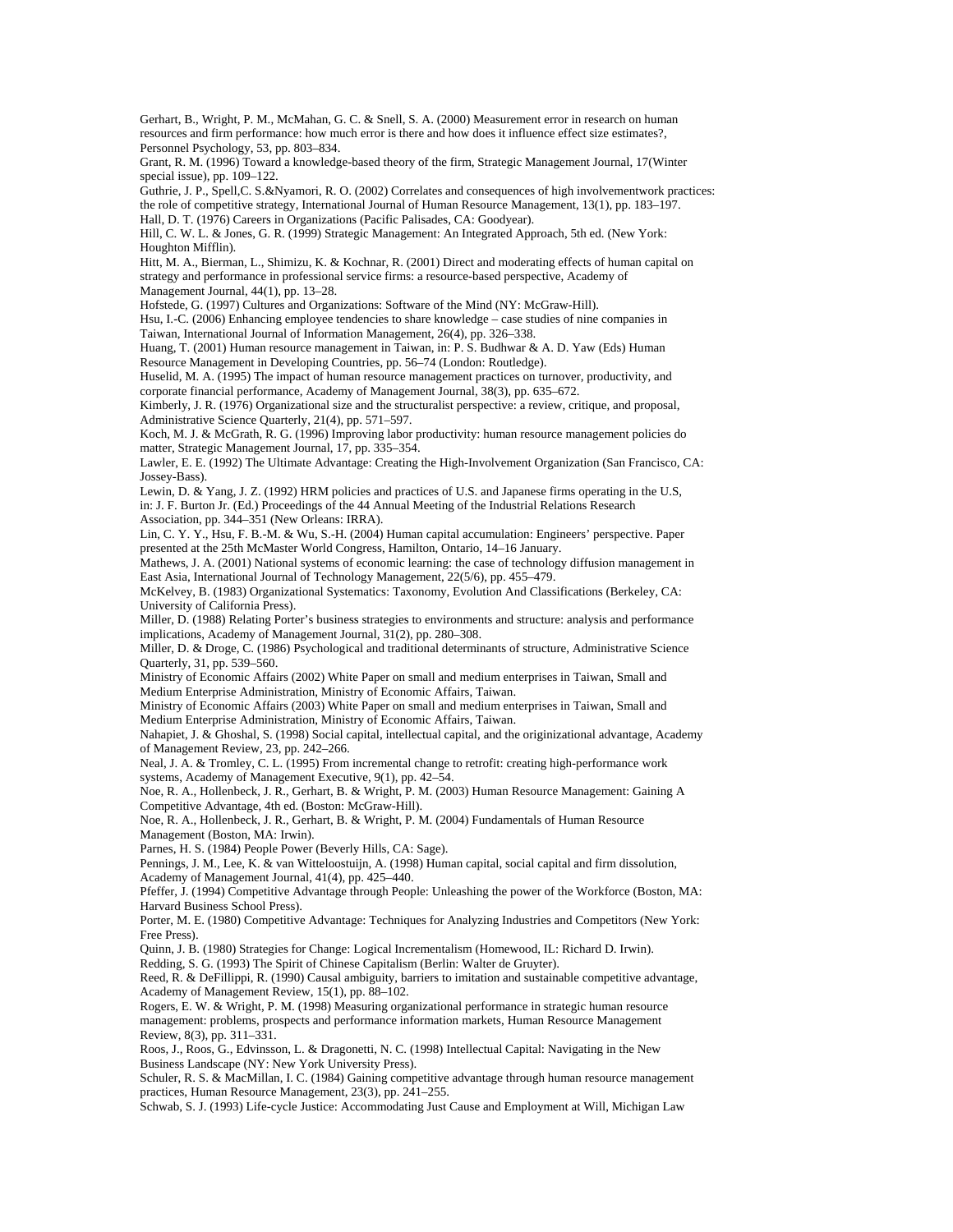Review, 92, pp. 8–62.

Sheh, S. W. (2001) Chinese cultural values and their implication to Chinese management, Singapore Management Review, 23(2), pp. 75–83.

Snell, S. A. (1992) Control theory in strategic human resource management: the mediating effect of administrative information, Academy of Management Journal, 35(2), pp. 292–327.

Snell, S. A. & Dean, J.W. Jr. (1992) Integrated manufacturing and human resource management: a human capital perspective, Academy of Management Journal, 35(3), pp. 467–504.

Sonnenfeld, J. A. & Peiperl, M. A. (1988) Staffing policy as a strategic response: a typology of career systems, Academy of Management Review, 13, pp. 588–600.

Teece, D. J., Pisano, G. & Shuen, A. (1997) Dynamic capabilities and strategic management, Strategic Management Journal, 18, pp. 509–533.

Uen, J. (1997) The configurations of human resource systems and their implications for organizational performance in high-tech companies in Taiwan. Working Paper, National Sun Yat-sen University, Kaohsiung, Taiwan.

Ulrich, D. (1991) Using human resources for competitive advantage, in: R. H. Kilman & I. Kilman & Associates (Eds) Making Organizations Competitive: Enhancing Networks and Relationships across Traditional Boundaries, pp. 129–155 (San Francisco, CA: Jossey-Bass).

Ulrich, D. (1997) Measuring human resources: an overview of practice and a prescription for results, Human Resource Management, 36(3), pp. 303–320.

Ulrich, D. (1998) Intellectual capital ? competence x commitment, Sloan Management Review, 39(2), pp. 15–26. Welbourne, T. M. & Andrews, A. O. (1996) Predicting the performance of initial public offerings: should human resource management be in the equation?, Academy of Management Journal, 39(4), pp. 891–919.

Welch, J. A. & Nayak, P. R. (1992) Strategic sourcing: a progressive approach to the make-or-buy decision, Academy of Management Executive, 6(1), pp. 23–31.

Wright, P. M. & Gardner, T. M. (2000) Theoretical and empirical challenges in studying the HR practice – firm performance relationship. Paper presented at the special workshop 'Strategic Human Resource Management', European Institute for Advanced Studies in Management, INSEAD, Fontainebleau, 20 March.

Wright, P. M., Gardner, T. M., Moynihan, L. M., Park, H. J., Gerhart, B. & Delery, J. E. (2001) Measurement error in research on human resources and firm performance: additional data and suggestions for future research, Personnel Psychology, 54, pp. 875–901.

Wright, P. M., McMahan, G. C. & McWilliams, A. (1994) Human resources and sustained competitive advantage: a resource-based perspective, International Journal of Human Resource Management, 5(2), pp. 301–326.

Wu, S.-H. & Hsu, F. B.-M. (2001) Toward a knowledge-based view of OEM relationship building – sharing of industrial experiences in Taiwan, International Journal of Technology Management, 22(5/6), pp. 203–223. Yavas, B. F. & Rezeyat, F. (2003) The impact of culture on perceptions of quality, International Journal of Cross Cultural Management, 3(2), pp. 213–234.

Youndt, M. A., Snell, S. A., Dean, J. W. Jr. & Lepak, D. P. (1996) Human resource management, manufacturing strategy, and firm performance, Academy of Management Journal, 39(4), pp. 949–969.

Youndt, M. A. & Snell, S. A. (2004) Human resource configurations, intellectual capital, and organizational performance, Journal of Managerial Issues, 16(3), pp. 337–360.

Youndt, M. A., Subramaniam, M. & Snell, S. A. (2004) Intellectual capital profiles: an examination of investments and returns, Journal of Management Studies, 41(2), pp. 335–361.

## **Appendix 1: Measurement**

#### *Organizational Human Capital*

- 1. Our employees identify themselves with company values and vision.
- 2. Our employees exert their best efforts to achieve organizational goals and objectives.
- 3. Our employees are better at innovation and  $R \& D$  than those of competitors.
- 4. Our employees are better than those of competitors at interpreting the environmental trends for sustaining the company's competitive advantage.
- 5. Our employees are better than those of competitors in responding to customer demands for sustaining the company's competitive advantage.
- 6. Overall speaking, our company's employees outperform competitors'.

#### *Human Resource Values*

1. Top management of our company puts much emphasis on human resource issues in the company.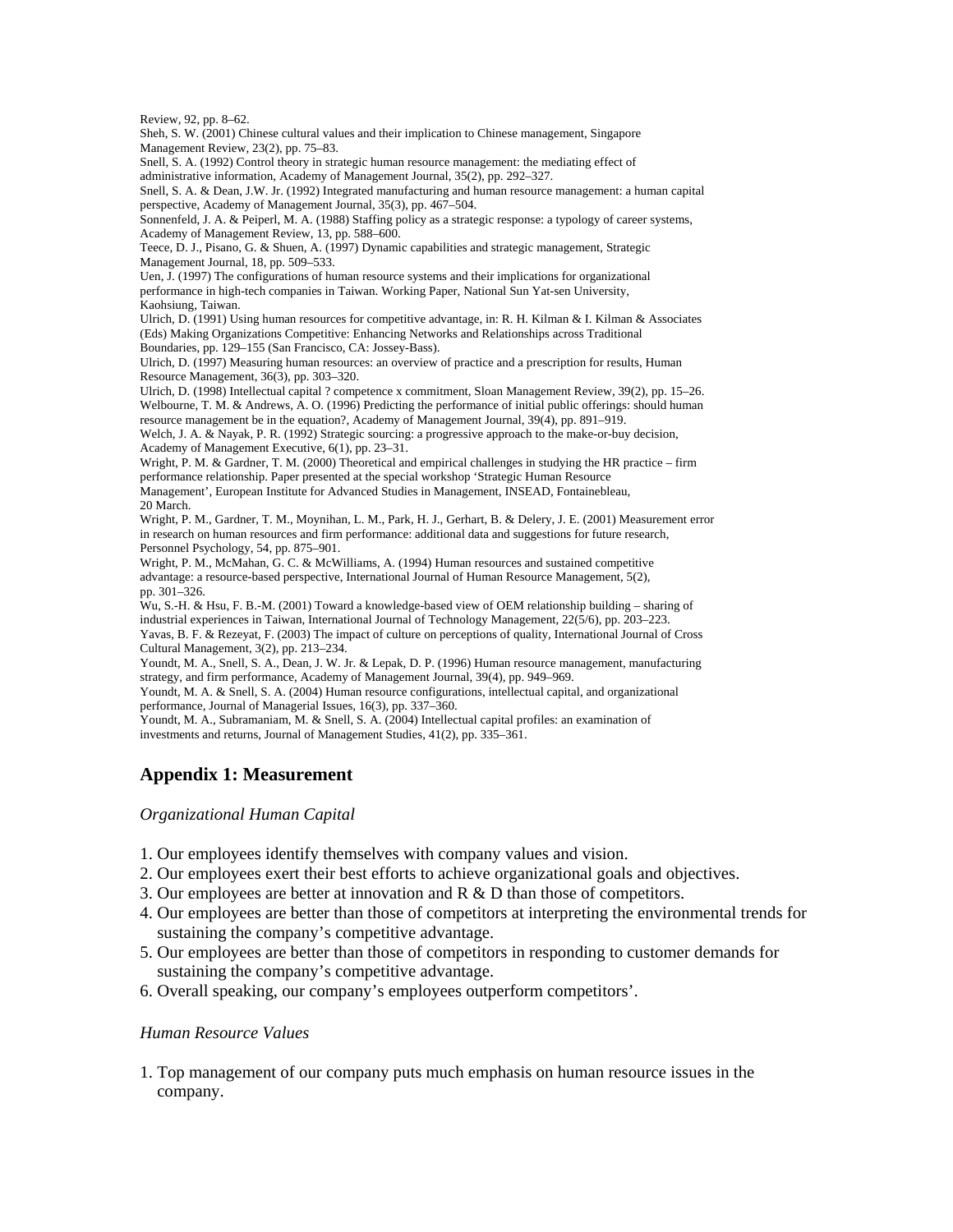- 2. Top management of our company considers human resource policies and practices to be contributive to company performance.
- 3. Top management of our company regards profit making as more important than developing human resources of the company (reverse-scored).
- 4. Top management of our company considers the person in charge of human resources as a strategic partner in formulating and implementing business strategy.\*
- 5. Top management of our company regards human resources and human resource policies and practices as sources of the company's competitive advantage.

### *Innovation Strategy*

- 1. Our company regards innovation as the key to perpetual survival.
- 2. Our company is always one step ahead of its competitors in introducing new products or services to the market.
- 3. If our company is one step ahead of its competitors in introducing new products or services to the market, they always become good competitive weapons.
- 4. The company pursues its own successful business model.
- 5. In the past three years, our company has higher  $R \& D$  expenses as a percentage of sales than its competitors.\*
- 6. In our company, products or services introduced to the market within the last three years have higher sales than other products or services.\*
- 7. In the past three years, our company's costs of product (or service) introduction or new market development are higher than those of competitors.\*

## *High Performance Work Systems*

#### Selective recruitment

- 1. Our company spends a great amount of money in recruiting top talents.
- 2. Our company uses extensive procedures in recruitment and selection, including a variety of tests and interviews.
- 3. Our company makes every effort to attract the best person for a given important position.
- 4. In recruiting, our company emphasizes the potential of new hires.
- 5. In recruiting, our company has been able to attract better applicants than competitors.
- 6. Managers try their best to hire even more qualified people than they themselves.

#### Training and development

- 1. Our company has a good mentoring system to support new hires.
- 2. Managers initiate and provide various kinds of training and development for their employees.
- 3. Overall speaking, company provided training and development has been effective in enhancing employees' job performance.
- 4. Our company systematically evaluates employees' training results.
- 5. Our company regards employee training as an investment rather than a cost.
- 6. Our company makes sure its employees have multiple skills and can work in differing job areas.

#### Empowerment

- 1. Our company has minimum status differentials (e.g., sharing of car park and restaurants between managers and employees, etc.).
- 2. Employees are invited to participate in problem solving and decisions.